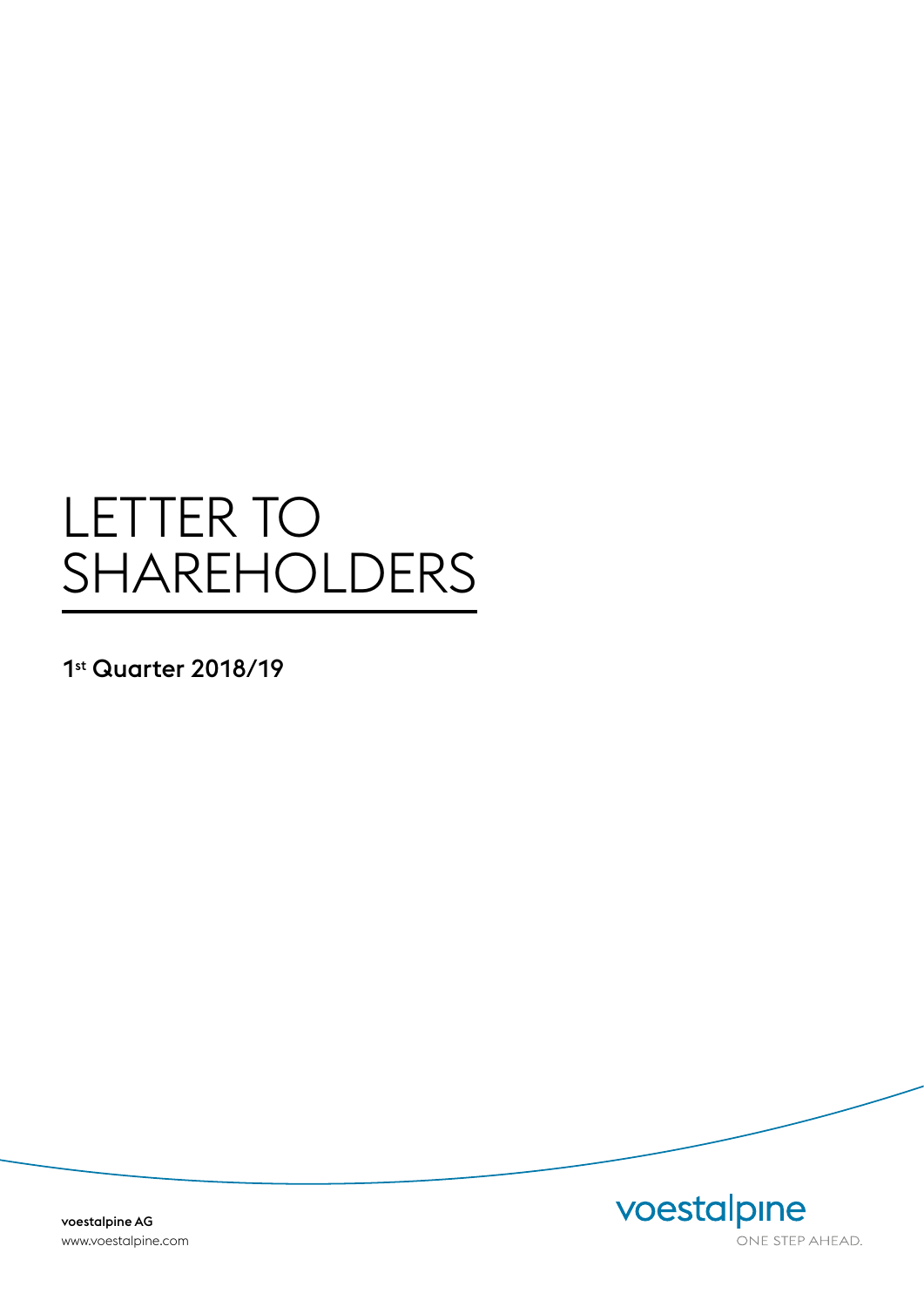# voestalpine GROUP KEY FIGURES

### Q1 2017/18 VS. Q1 2018/19

| In millions of euros                                                                       | Q12017/18        | Q12018/19        | Change   |
|--------------------------------------------------------------------------------------------|------------------|------------------|----------|
|                                                                                            | 04/01-06/30/2017 | 04/01-06/30/2018 | in %     |
| Income statement                                                                           |                  |                  |          |
| Revenue                                                                                    | 3,251.5          | 3,469.0          | 6.7      |
| <b>EBITDA</b>                                                                              | 513.8            | 513.0            | $-0.2$   |
| Depreciation                                                                               | 185.0            | 189.2            | 2.3      |
| EBIT                                                                                       | 328.8            | 323.8            | $-1.5$   |
| Profit before tax                                                                          | 292.4            | 294.3            | 0.6      |
| Profit after tax <sup>1</sup>                                                              | 218.4            | 224.4            | 2.7      |
| <b>Statement of financial position</b>                                                     |                  |                  |          |
| Investments in tangible and intangible assets                                              |                  |                  |          |
| and interests                                                                              | 162.0            | 207.7            | 28.2     |
| Equity                                                                                     | 6,220.8          | 6,763.3          | 8.7      |
| Net financial debt                                                                         | 3,347.2          | 3,314.4          | $-1.0$   |
| Net financial debt in % of equity (gearing)                                                | 53.8%            | 49.0%            |          |
| <b>Financial key figures</b>                                                               |                  |                  |          |
| EBITDA margin                                                                              | 15.8%            | 14.8%            |          |
| <b>EBIT</b> margin                                                                         | 10.1%            | 9.3%             |          |
| Cash flow from operating activities                                                        | 20.7             | $-3.0$           | $-114.5$ |
| <b>Share information</b>                                                                   |                  |                  |          |
| Share price, end of period (euros)                                                         | 40.80            | 39.45            | $-3.3$   |
| Market capitalization, end of period                                                       | 7,193.9          | 6,955.8          | $-3.3$   |
| Number of outstanding shares as of June 30                                                 | 176,320,566      | 176,320,566      | 0.0      |
| EPS - earnings per share (euros)                                                           | 1.18             | 1.21             | 2.5      |
| Personnel                                                                                  |                  |                  |          |
| Employees (full-time equivalent), end of period                                            | 50,047           | 51,827           | 3.6      |
| <sup>1</sup> Before deduction of non-controlling interests and interest on hybrid capital. |                  |                  |          |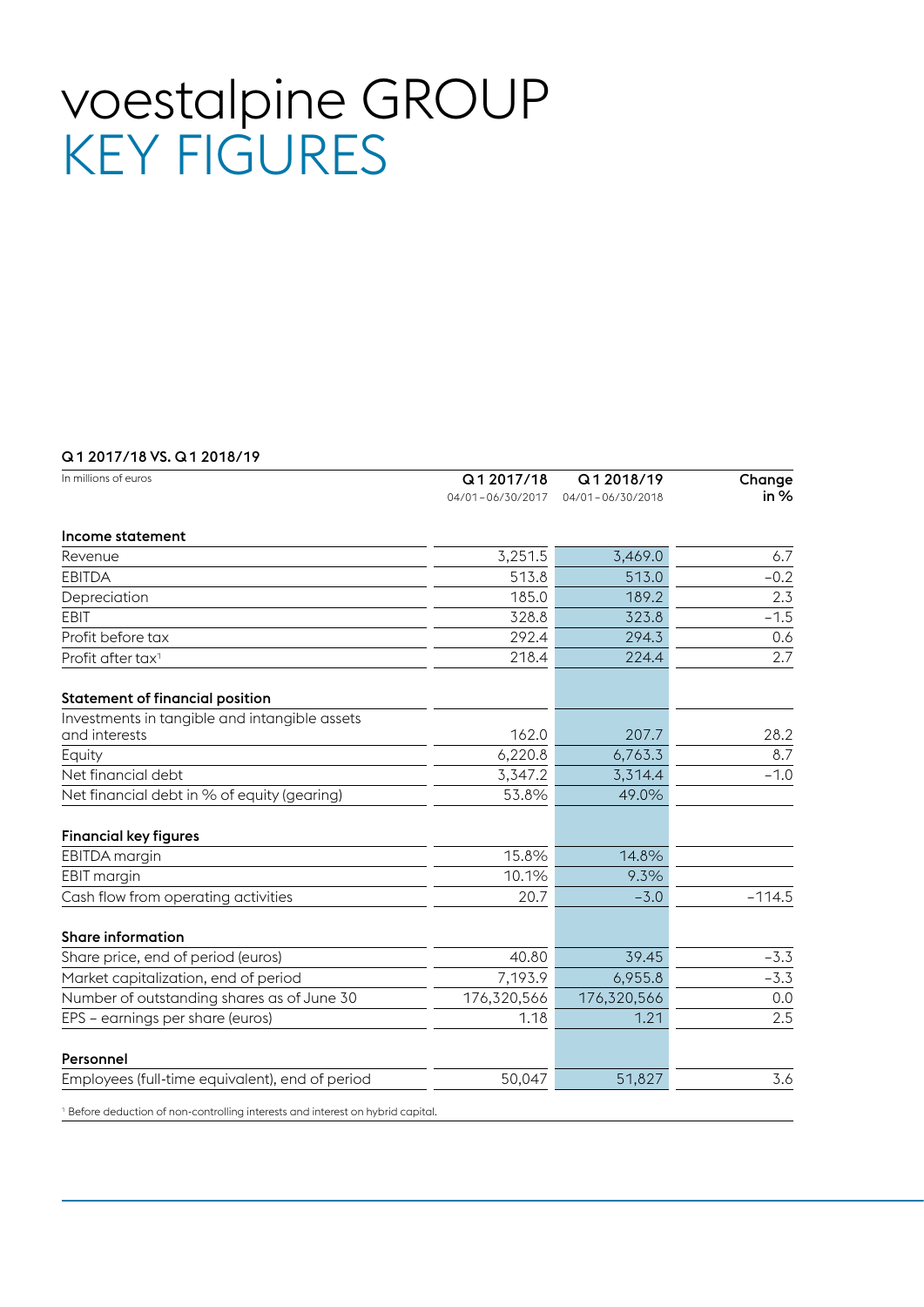# INTERIM MANAGEMENT REPORT

This report is a translation of the original report in German, which is solely valid.

## REPORT ON THE GROUP'S BUSINESS PERFORMANCE AND THE ECONOMIC SITUATION

2017 was a very good year, and the European economy remained on a growth track in the first half of 2018 as well, even though the previous year's strong momentum has weakened a bit as expected. Aside from the decisions of the US Administration on trade policies that display protectionist tendencies, the fallout of the Brexit had a dampening effect on economic developments overall in the first quarter of the business year 2018/19. In Great Britain, for example, vehicle registrations declined during this period for the very first time, and the construction industry on the island is also weakening more and more. In Continental Europe, by contrast, both the automotive industry and the construction industry continued to expand, as did the mechanical engineering and consumer goods industries. While the railway infrastructure sector, particularly the rail segment—whose performance in recent quarters was merely modest—showed slight signs of a recovery as regards volumes in the first quarter of the business year 2018/19, so far prices have failed to keep pace with this development because of stiff competition. The performance of the aerospace industry remains solid.

Currently, the main risks to the continued expansion of the European economy do not stem from the market environment, which continues to signal growth, but instead from the unpredictable developments in global trade that the United States

has unleashed. Recent decisions in this regard have triggered both positive and negative effects in North America—albeit differently for each sector—even though the uncertainty regarding the fallout in the medium and long term of the "America First" philosophy, heretofore unknown in this intensity, seems to have been growing of late. In the first quarter of the business year 2018/19, however, the dynamic of the North American economy remained stable nonetheless underpinned by strong GDP growth and labor market data. voestalpine's North American sites prospered in this environment, particularly in the aerospace business segment, but also in the railway infrastructure business where an upward trend finally started to make itself felt after a number of difficult quarters. Steel imports into the United States were already affected by "Section 232" import tariffs toward the end of the reporting quarter, but the added costs were passed on to customers for the most part. Where this was not possible, other markets were served instead.

The Chinese economy had to go through a certain restart following the national New Year celebrations in February 2018 before it was able to regain its accustomed momentum. It returned to its robust development before the spring was out, with solid demand in the markets that are key to voestalpine, especially the consumer goods industry, the railway infrastructure sector, and not least the automotive sector. Domestic demand for steel remained high at attractive prices which, together with structural capacity adjustments in steel pro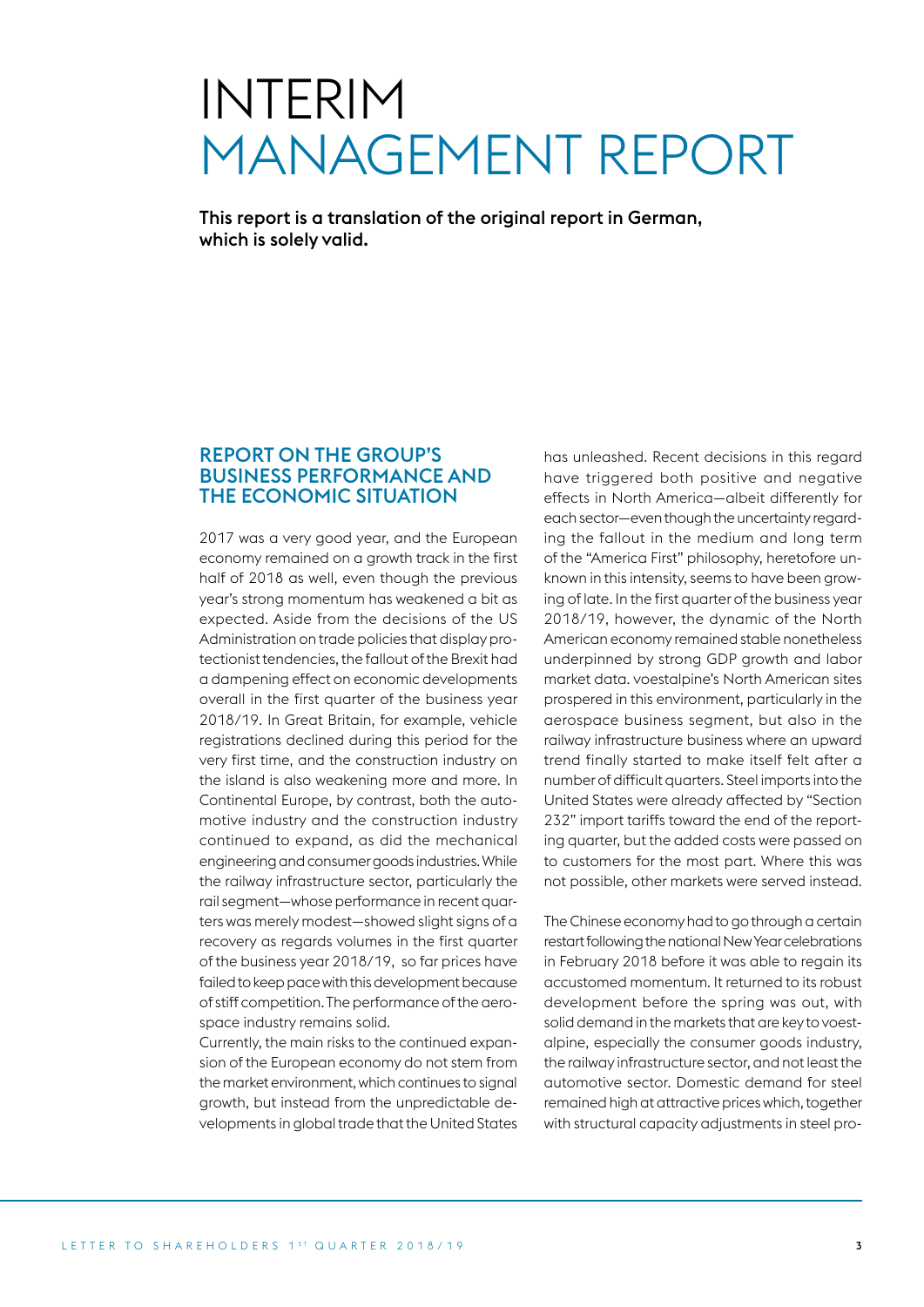duction, led to declining steel exports from China and thus to a recovery of steel prices beyond the country's borders.

Given that the US Administration's protectionist trade policies are increasingly aimed at China and have been accompanied by correspondingly explicit rhetoric, the summer so far has seen a slight dampening of economic sentiment in the country. But the Chinese central government promptly counteracted this development by announcing stimulus measures.

The euphoria surrounding the growth that had finally returned to the Brazilian economy at the end of 2017 was not only qualified in the first quarter of the business year 2018/19 by real growth data, but also further dampened by the most recent wave of negative political headlines. The country's situation is exacerbated by the rising US dollar; rising interest rates in the United States, Brazil's most important export market; rising oil prices; and the general fear that the global trade wars will escalate—all told, a macroeconomic scenario that is not particularly conducive to providing a powerful impetus to the growth rates of emerging markets such as Brazil. Brazil's economy did grow in the first quarter of the business year 2018/19, however, which also benefitted voestalpine's local activities in the tool steel and special materials business segments as well as in the railway infrastructure and special sections business.

## REPORT ON THE FINANCIAL KEY PERFORMANCE INDICATORS OF THE voestalpine GROUP

Revenue of the voestalpine Group in the first quarter of 2018/19 was EUR 3,469.0 million compared to EUR 3,251.5 million in the first quarter of 2017/18—an increase of 6.7% that also represents the highest ever for a business quarter. While all four divisions contributed to this revenue growth, the Metal Forming Division provided the greatest boost thanks to the continuous expansion of its automotive activities. Despite the substantial reduction in delivery volumes due especially to the long-planned overhaul of the blast furnace, the Steel Division succeeded in raising its revenue as well thanks to better prices and its continually improved product mix. Higher sale prices in connection with rising deliveries lifted the revenue of both the High Performance Metals Division and the Metal Engineering Division.

The voestalpine Group's performance in terms of profits was largely stable year over year. At EUR 513.0 million, EBITDA in the first quarter of the business year 2018/19 was practically identical to the previous year's level of EUR 513.8 million, but the EBITDA margin fell from 15.8% to 14.8% on account of the current rise in revenue. In terms of earnings, the Steel Division largely offset the loss of production resulting from the overhaul of its major blast furnace and the associated decline in volumes through both higher prices and an improved product mix. Slightly higher delivery volumes in the High Performance Metals Division led to some improvement in EBITDA over the previous year. The Metal Engineering Division boosted its operating result primarily thanks to the good performance of the wire segment following the start-up losses the division incurred in the same period of the previous year in connection with the new rolling mill. In the Metal Forming Division, by contrast, the slightly weaker operating performance of the Tubes & Sections business segment caused EBITDA in the first quarter of the business year 2018/19 to fall somewhat below the level in the same quarter of the previous year. Due to slightly higher depreciation, the voestalpine Group's EBIT declined by 1.5% from EUR 328.8 million in the first quarter of 2017/18 to EUR 323.8 million in the reporting quarter. This caused the EBIT margin to drop from 10.1% to 9.3% in the same period. Due to the lower net interest expense as well as the declining tax rate, there was a year-over-year improvement in each of the two categories, "profit before tax" (increase to EUR 294.3 million from EUR 292.4 million in the previous year) and "profit after tax" (increase to EUR 224.4 million from EUR 218.4 million in the previous year).

While the gearing ratio (net financial debt as a percentage of equity) as of June 30, 2018, fell to 49.0% from 53.8% as of June 30, 2017, it rose slightly compared to the March 31, 2018, reporting date (45.7%). The increase measured at the close of the previous business year resulted primarily from the increase in the net financial debt from EUR 2,995.1 million as of March 31, 2018, to EUR 3,314.4 million as of June 30, 2018. Year over year, however, the net financial debt declined somewhat from EUR 3,347.2 million as of June 30, 2017. The simultaneous increase in receivables and decrease in payables as well as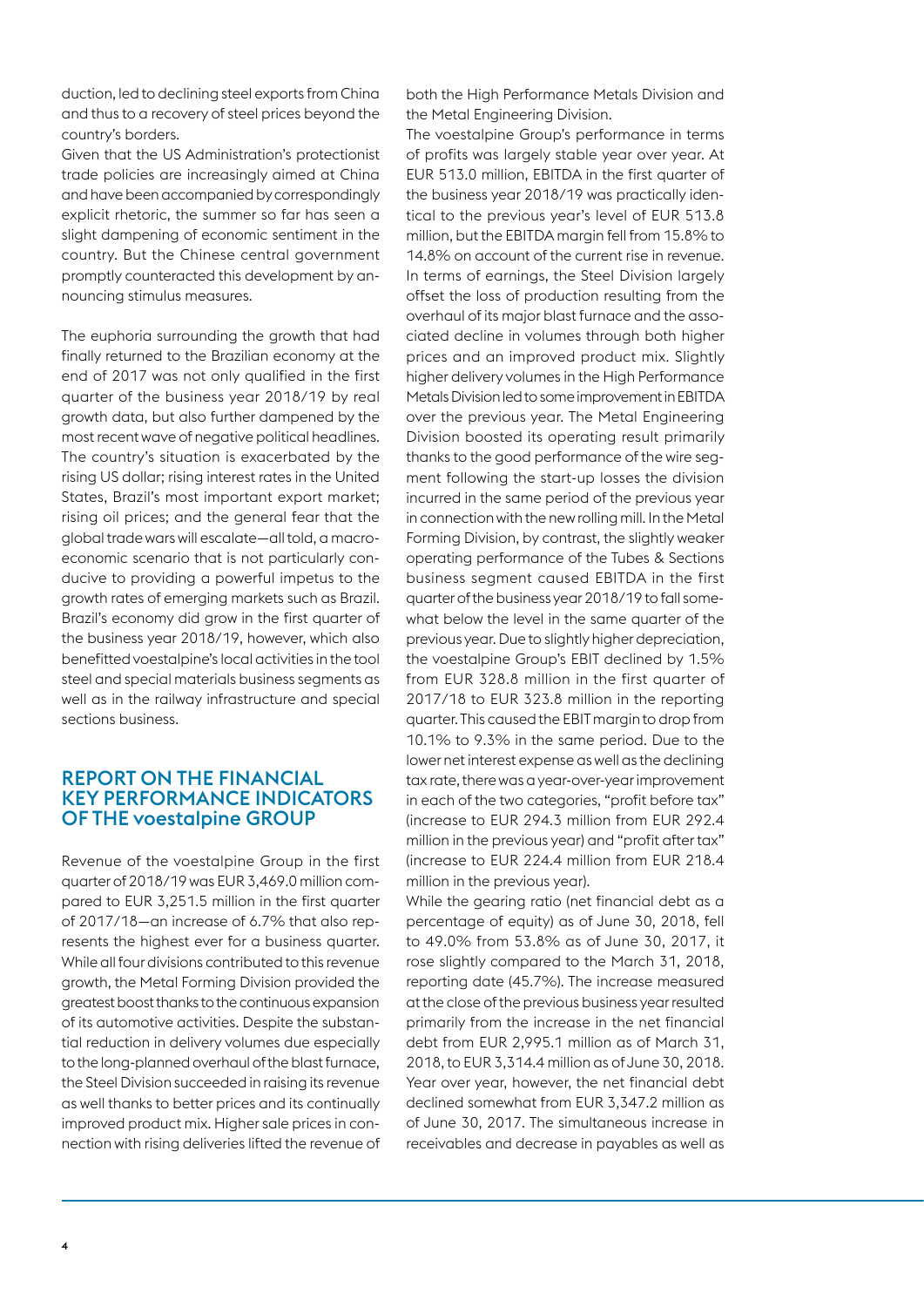the slight increase in inventories caused the working capital to rise accordingly in the first three months of the current business year. In contrast to the net financial debt, as of June 30, 2018, at EUR 6,763.3 million equity improved substantially yet again not just in a year-over-year comparison (EUR 6,220.8 million as of June 30, 2017), but also compared to the annual reporting date (EUR 6,554.3 million as of March 31, 2018). As of June 30, 2018, the voestalpine Group had 51,827 employees (FTE), an increase of about 3.6% year over year (50,047 employees). This is 0.4% higher than the number as of the March 31, 2018, reporting date (51,621 employees).

#### COMPARISON OF THE QUARTERLY FIGURES OF THE voestalpine GROUP

| In millions of euros                        | Q12017/18        | Q2 2017/18       | Q3 2017/18       | Q4 2017/18       | Q1 2018/19       |
|---------------------------------------------|------------------|------------------|------------------|------------------|------------------|
|                                             | 04/01-06/30/2017 | 07/01-09/30/2017 | 10/01-12/31/2017 | 01/01-03/31/2018 | 04/01-06/30/2018 |
| Revenue                                     | 3,251.5          | 3.050.8          | 3,158.1          | 3,437.4          | 3,469.0          |
| <b>EBITDA</b>                               | 513.8            | 455.1            | 436.6            | 548.6            | 513.0            |
| EBITDA margin                               | 15.8%            | 14.9%            | 13.8%            | 16.0%            | 14.8%            |
| EBIT                                        | 328.8            | 255.4            | 250.4            | 345.4            | 323.8            |
| EBIT margin                                 | 10.1%            | 8.4%             | 7.9%             | 10.0%            | 9.3%             |
| Profit before tax                           | 292.4            | 221.3            | 223.5            | 305.3            | 294.3            |
| Profit after tax                            | 218.4            | 170.5            | 167.0            | 262.0            | 224.4            |
| <b>Employees</b><br>(full-time equivalent), |                  |                  |                  |                  |                  |
| end of period                               | 50.047           | 50,638           | 50,658           | 51,621           | 51,827           |

Net financial debt can be broken down as follows:

## NET FINANCIAL DEBT

| In millions of euros                       | 06/30/2017 | 06/30/2018 |
|--------------------------------------------|------------|------------|
| Financial liabilities, non-current         | 3,063.5    | 2,564.5    |
| Financial liabilities, current             | 1.119.0    | 1,426.5    |
| Cash and cash equivalents                  | $-467.9$   | $-298.0$   |
| Other financial assets                     | $-343.7$   | $-366.8$   |
| Loans and other receivables from financing | $-23.7$    | $-11.8$    |
| Net financial debt                         | 3,347.2    | 3,314.4    |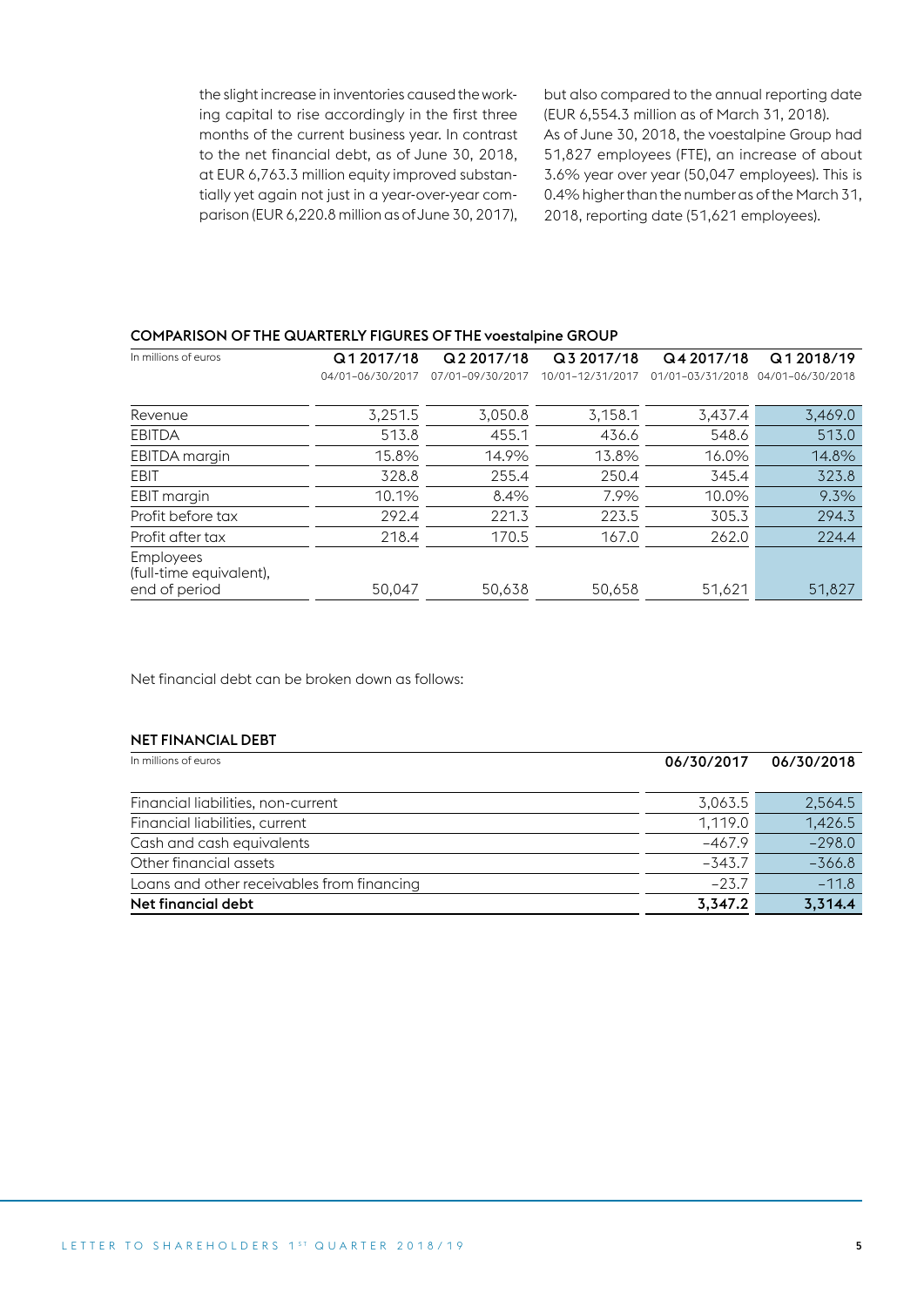## STEEL DIVISION

#### QUARTERLY DEVELOPMENT OF THE STEEL DIVISION

| In millions of euros             | Q1 2017/18       | Q12018/19        | Change |
|----------------------------------|------------------|------------------|--------|
|                                  | 04/01-06/30/2017 | 04/01-06/30/2018 | in $%$ |
| Revenue                          | 1,213.3          | 1,276.4          | 5.2    |
| <b>EBITDA</b>                    | 227.8            | 223.9            | $-1.7$ |
| EBITDA margin                    | 18.8%            | 17.5%            |        |
| <b>EBIT</b>                      | 150.2            | 145.0            | $-3.5$ |
| EBIT margin                      | 12.4%            | 11.4%            |        |
| Employees (full-time equivalent) | 10,810           | 11.111           | 2.8    |
|                                  |                  |                  |        |

### MARKET ENVIRONMENT AND BUSINESS DEVELOPMENT

The positive market environment that prevailed in recent quarters continued in the first quarter of 2018/19 with regard to the Steel Division. Hence the demand for high-quality strip steel used in automotive engineering remained as strong as before, and there was no break in the excellent momentum that drove the mechanical engineering, construction, and consumer goods industries in the previous business year. Project activity in the oil and gas sector, which procures primarily highest-quality heavy plate for the construction of deep sea pipelines from the Steel Division, has expanded most recently. Demand for sponge iron (HBI) also remained stable at a high level.

However, the continuation of the advantageous economic climate has not only given the European steel industry a solid volume market, it has also pushed steel imports to a new high. Walling-off the US steel market by means of protectionist tariffs in the name of national security ("Section 232") is the primary driver of this development; it has caused the global export streams to be rerouted particularly towards Europe. The European Commission has reacted to this development by adopting "Safeguard Measures," which lead us to expect that imports will be relaxed, as is already happening.

In the Steel Division, the ongoing stability of the market environment has led to the continuation, for the most part, of the highly pleasing earnings growth in the previous year, even though the division was unable to fully exploit the demand potential in the first quarter of 2018/19, as expected, owing to the overhaul of the largest blast furnace in the Linz, Austria, facility ("blast furnace A"), which started in June 2018 as planned.

This overhaul, the first in 14 years of continuous operation, entails completely renovating the blast furnace's fire-proof interior lining; the associated infrastructure as well as ancillary units will also undergo a comprehensive overhaul in this connection.

The facility will be restarted in early October. The diminished production capacity will have a predictably intense effect on the second quarter of the business year 2018/19, and earnings will be substantially lower than those recorded in the first business quarter, as planned.

#### FINANCIAL KEY PERFORMANCE INDICATORS

A year-over-year comparison by quarter shows that the division succeeded in keeping its key performance indicators stable despite the initial negative effects from the blast furnace repairs. The Heavy Plate business segment, which is engaged mainly in the energy industry (oil and natural gas pipelines), succeeded in delivering significant increases in both revenue and results in the face of declining volumes thanks to the substantially higher quality of its product mix. Margins in the strip business segment remained stable despite rising raw materials costs. As expected, the limits on production volumes resulting from the overhaul of the blast furnace have already had a negative impact overall on the first quarter of 2018/19.

Nonetheless, the Steel Division succeeded in boosting its revenue year over year from EUR 1,213.3 million in the previous year to EUR 1,276.4 million in the current year, which corresponds to a plus of 5.2%. This increase is due largely to the improvement of the product mix in the Heavy Plate business segment as well as the higher prices for strip steel, both of which more than just offset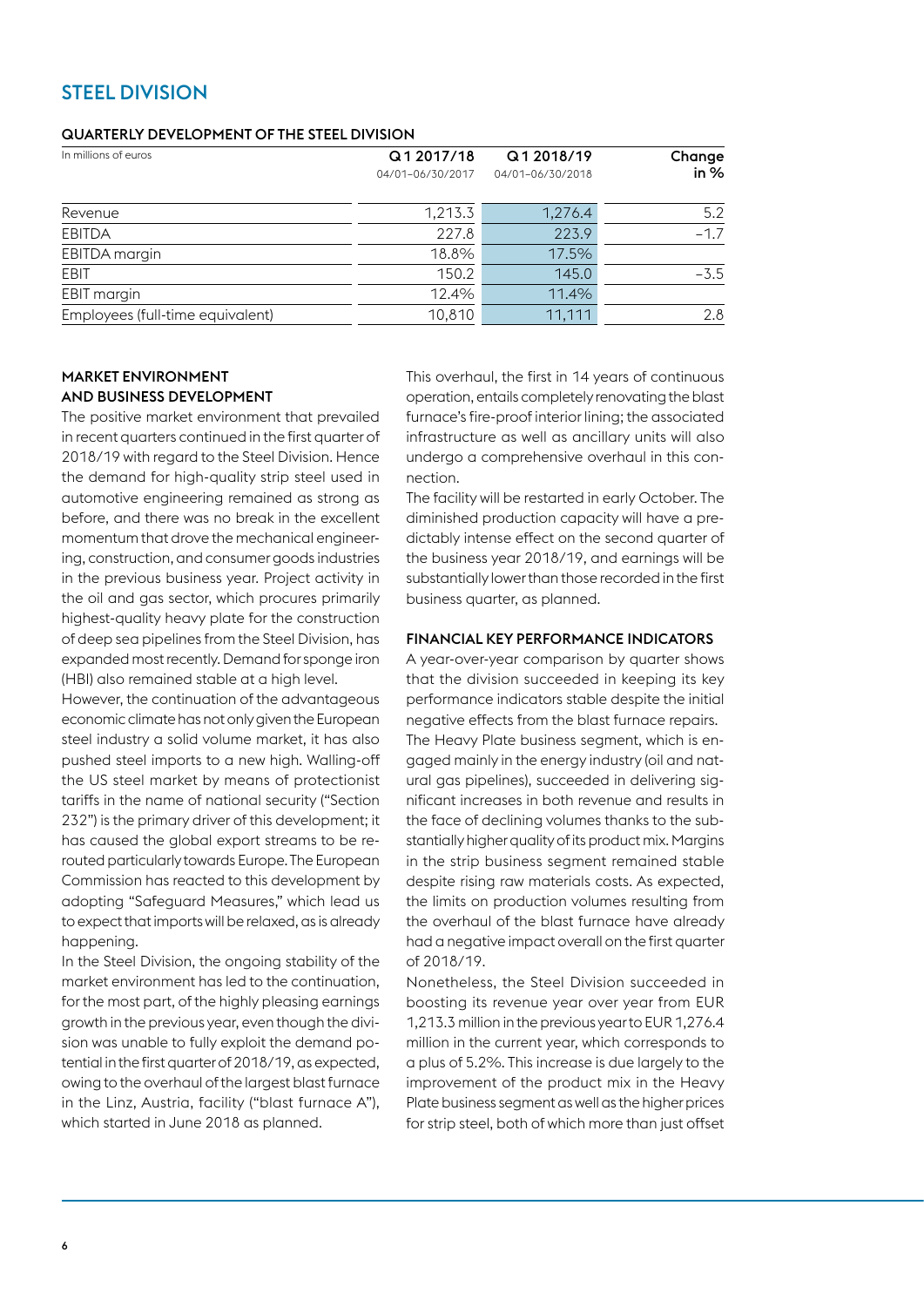the effects from declining volumes. In terms of profits, this could not be achieved to the same extent because of the blast furnace repairs and a planned, three-week maintenance shutdown of the direct reduction plant in Texas. This led to a slight lowering of EBITDA by 1.7% to EUR 223.9 million (previous year: EUR 227.8 million). The EBITDA margin fell from 18.8% to 17.5%. EBIT declined in the same period by 3.5% to EUR 145.0 million (previous year: EUR 150.2 million), and the

EBIT margin dropped slightly to 11.4% (previous year: 12.4%).

As of June 30, 2018, the division had 11,111 employees (FTE), which means that the number of employees rose by 2.8% year over year (10,810 employees) due to high capacity utilization in the Heavy Plate business segment as well as the extensive repairs in both Linz, Austria, and Texas, USA.

## HIGH PERFORMANCE METALS DIVISION

| <u>WUANTENET DEVELUPINENT UP THE HIUH PENFUNNANCE METALS DIVISIUN</u> |                  |                  |        |  |
|-----------------------------------------------------------------------|------------------|------------------|--------|--|
| In millions of euros                                                  | Q1 2017/18       | Q12018/19        | Change |  |
|                                                                       | 04/01-06/30/2017 | 04/01-06/30/2018 | in $%$ |  |
| Revenue                                                               | 739.3            | 780.3            | 5.5    |  |
| <b>EBITDA</b>                                                         | 127.4            | 129.2            | 1.4    |  |
| EBITDA margin                                                         | 17.2%            | 16.6%            |        |  |
| EBIT                                                                  | 89.6             | 91.9             | 2.6    |  |
| <b>EBIT</b> margin                                                    | 12.1%            | 11.8%            |        |  |
| Employees (full-time equivalent)                                      | 13,823           | 14.344           | 3.8    |  |

## QUARTERLY DEVELOPMENT OF THE HIGH PERFORMANCE METALS DIVISION

#### MARKET ENVIRONMENT AND BUSINESS DEVELOPMENT

The market environment of the High Performance Metals Division in the first quarter of the current business year was positively stable. This enabled the aerospace industry to operate at a high level, as before. In the oil and gas sector, the increase in oil prices led to rising investment activity along with associated effects on orders for sophisticated special materials. Thanks to its innovative own developments, the division also succeeds in gaining market share in this industrial sector. The first quarter of 2018/19 also saw the very first deliveries of products based on additive manufacturing processes (3D printing) to the oil and gas industry. The automotive industry, which is particularly relevant to demand for tool steel, continued the previous year's positive trend at the start of the business year 2018/19. The performance of the consumer goods industry, another strong driver of orders for tool steel, was stable too. The first quarter saw the successful production of the very first components using additive manufacturing processes in toolmaking as well, which requires production processes that are tailored to individual customers' needs.

Regionally speaking, the High Performance Metals Division benefitted from the strong momentum that continues unabated in Europe, its domestic market. So far, not even the Brexit has had any negative effects on orders received in this division. With the exception of the aerospace industry and the oil and gas sector, the economic sentiment in North America, by contrast, was more subdued. The tariffs on steel imports to the United States, which were introduced on June 1, 2018, have led to uncertainty in the market for special steel products. The Company has the—realistic—expectation, among others, that the protectionist policies will have not just positive effects on the long value chains in toolmaking. While the economic environment in Brazil has recovered slightly after several years of recession, at the start of the business year 2018/19 the economy was stuck at a level that is distinctively lower than the one prevailing at the onset of the downturn. Asia's economic climate remained positive overall, although China's current growth rates are weakening a little bit.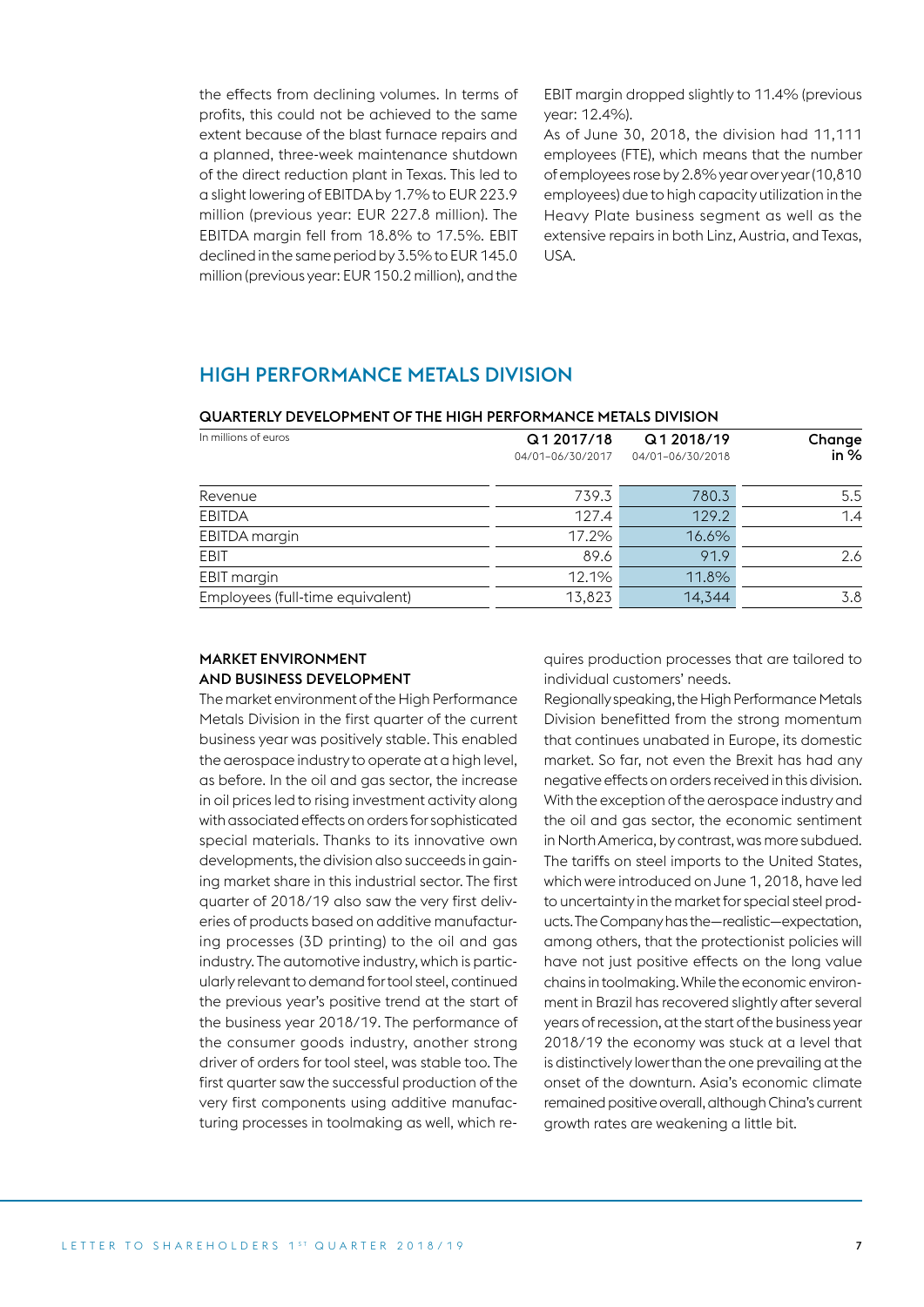In manufacturing, capacity utilization of the key production facilities remained very good thanks to solid demand. The cornerstone for the new special steel plant at the Kapfenberg, Austria, site was laid on April 24, 2018. The Value Added Services business segment—which supplements production and has a global footprint—has focused the entire range of its portfolio on consistently distinguishing itself from the competition, which does not even come close to possessing comparable capabilities. The Performance & Transformation project was launched with the aim of leveraging the potential of digitalization to such an extent that the Company can actively participate in the shaping of substantial technological changes, especially as regards processes. Pursuant to the recently issued court decision in the so-called "special steel cartel" case, which became known in November 2015 due to the investigations the German Federal Cartel Office *(Bundeskartellamt)* had launched at a number of competitors, the voestalpine Group avoided having to pay a fine thanks to the "principal witness" status it was granted.

### FINANCIAL KEY PERFORMANCE INDICATORS

At EUR 780.3 million, the revenue of the High Performance Metals Division in the first quarter of 2018/19 surpassed the revenue of EUR 739.3 million in the first quarter of 2017/18 by 5.5%. This increase is due to both higher unit sales—particularly of special materials for the aerospace industry as well as the oil and gas sector—and higher prices overall resulting from higher raw material costs. Earnings also improved slightly year over year. At EUR 129.2 million, the operating result (EBITDA) rose by 1.4% from EUR 127.4 million in the first quarter of 2017/18, causing the EBITDA margin to fall slightly from 17.2% to 16.6% on account of stronger revenue growth. Profit from operations (EBIT) improved in the same period by 2.6%, from EUR 89.6 million to EUR 91.9 million. This caused the EBIT margin to decline from 12.1% to 11.8%.

Due to good utilization of the division's production capacities, at 14,344 (FTE) the number of employees in the High Performance Metals Division as of June 30, 2018, exceeds the previous year's level of 13,823 (FTE) by 3.8%.

## METAL ENGINEERING DIVISION

#### QUARTERLY DEVELOPMENT OF THE METAL ENGINEERING DIVISION

| Q1 2017/18       | Q1 2018/19       | Change |
|------------------|------------------|--------|
| 04/01-06/30/2017 | 04/01-06/30/2018 | in $%$ |
| 770.0            | 799.8            | 3.9    |
| 87.2             | 98.5             | 13.0   |
| 11.3%            | 12.3%            |        |
| 47.0             | 56.3             | 19.8   |
| 6.1%             | 7.0%             |        |
| 13,274           | 13,577           | 2.3    |
|                  |                  |        |

#### MARKET ENVIRONMENT AND BUSINESS DEVELOPMENT

The market conditions in the key customer industries of the Metal Engineering Division continued to present an ambiguous picture at the start of the business year 2018/19. European demand overall in the largest business segment—Railway Systems, which now combines the rails and turnouts product groups including signaling technology since the start of the business year—remained

moderate, but registered a slight uptick. Although it is the leading provider of specialty rail tracks such as ultralong, heat-treated premium grades, the railways product segment, which focuses primarily on Europe, had to participate to some degree in the very intense price wars. The situation in the Turnout Systems segment which, given both its worldwide presence and very good market position, performed much better, is a bit different. While the high-speed railways segment in China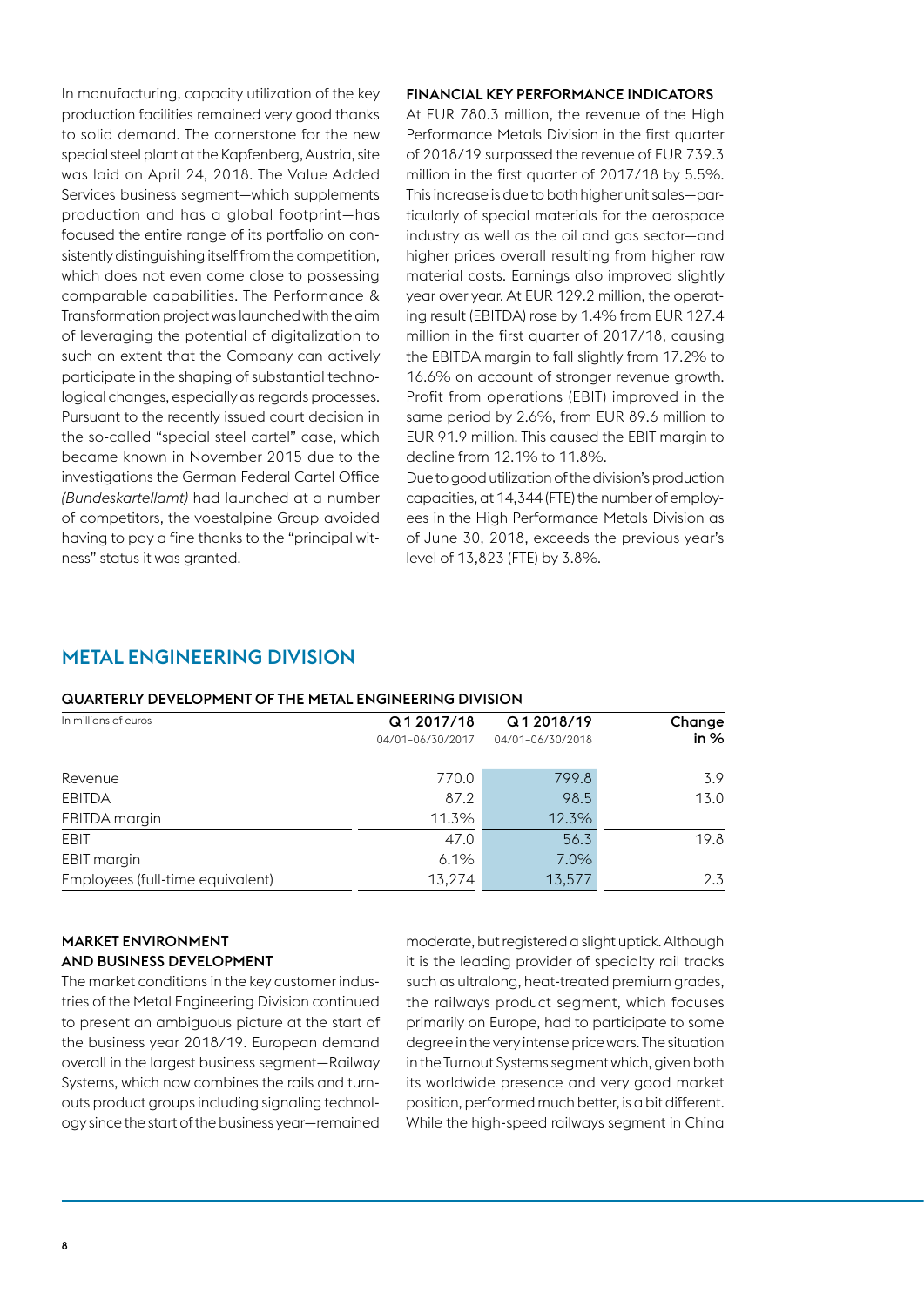experienced slightly slowing demand in the first quarter of 2018/19 compared with the extraordinarily high demand the previous year due to project delays, the key heavy-haul transports segment in the United States showed some signs of recovering. Solely the market environment in South Africa for the turnout segment remained as challenging as before.

The Wire Technology business segment, which will be able to fully exploit the potential of the new state-of-the-art wire rod mill for the first time this business year, benefitted in the first quarter of 2018/19 particularly from the continued positive environment in its most important customer segment, the automotive industry.

While the upturn in oil and gas exploration activities in the United States continued in the Tubulars business segment, the tubulars manufactured in Austria faced massive disadvantages at the same time owing to the import tariffs ("Section 232") that the US Administration has imposed on European steel imports. voestalpine has filed comprehensive applications for tariff exemptions, which have not yet been decided upon, against the backdrop of the inadequate national capacity coverage of the Oil Country Tubular Goods (OCTG) market in the US.

The Welding Consumables business segment followed a satisfactory trajectory in the first quarter of 2018/19, given strong competitive price pressures. Even though a slight upturn made itself felt recently in both Asia and Europe as well as in the oil and gas sector, efforts to rein in costs in these areas will intensify yet again in the current business year.

#### FINANCIAL KEY PERFORMANCE INDICATORS

Year over year, the Metal Engineering Division boosted both its revenue and its results. The division posted a revenue increase of 3.9%, from EUR 770.0 million in the first quarter of 2017/18 to EUR 799.8 million in the first quarter of 2018/19. Rising deliveries of rails and seamless tubes as well as generally higher prices resulting from raw materials costs are the main drivers of this revenue growth. The division delivered even greater increases in the individual earnings categories in the same period, but these increases were largely driven by the Wire Technology business segment. While the new rolling mill was still in its start-up phase in the first quarter of 2017/18, the facility has been able to boost its performance incrementally since it became fully operational in October 2017. Despite the imposition of protective tariffs in the United States on imported steel products as of June 1, 2018, the Tubulars business segment managed to improve its profitability, with the result that the operating result overall (EBITDA) of the Metal Engineering Division rose year over year by 13.0%, from EUR 87.2 million (margin of 11.3%) in the first quarter of 2017/18 to EUR 98.5 million (margin of 12.3%) in the first quarter of 2018/19. The increase in the profit from operations (EBIT) was even higher, soaring by 19.8% from EUR 47.0 million to EUR 56.3 million and, in turn, lifting the EBIT margin from 6.1% to 7.0%.

At 13,577, the number of employees (FTE) in the Metal Engineering Division at the end of the first quarter of 2018/19 was 2.3% higher compared to the previous year (13,274).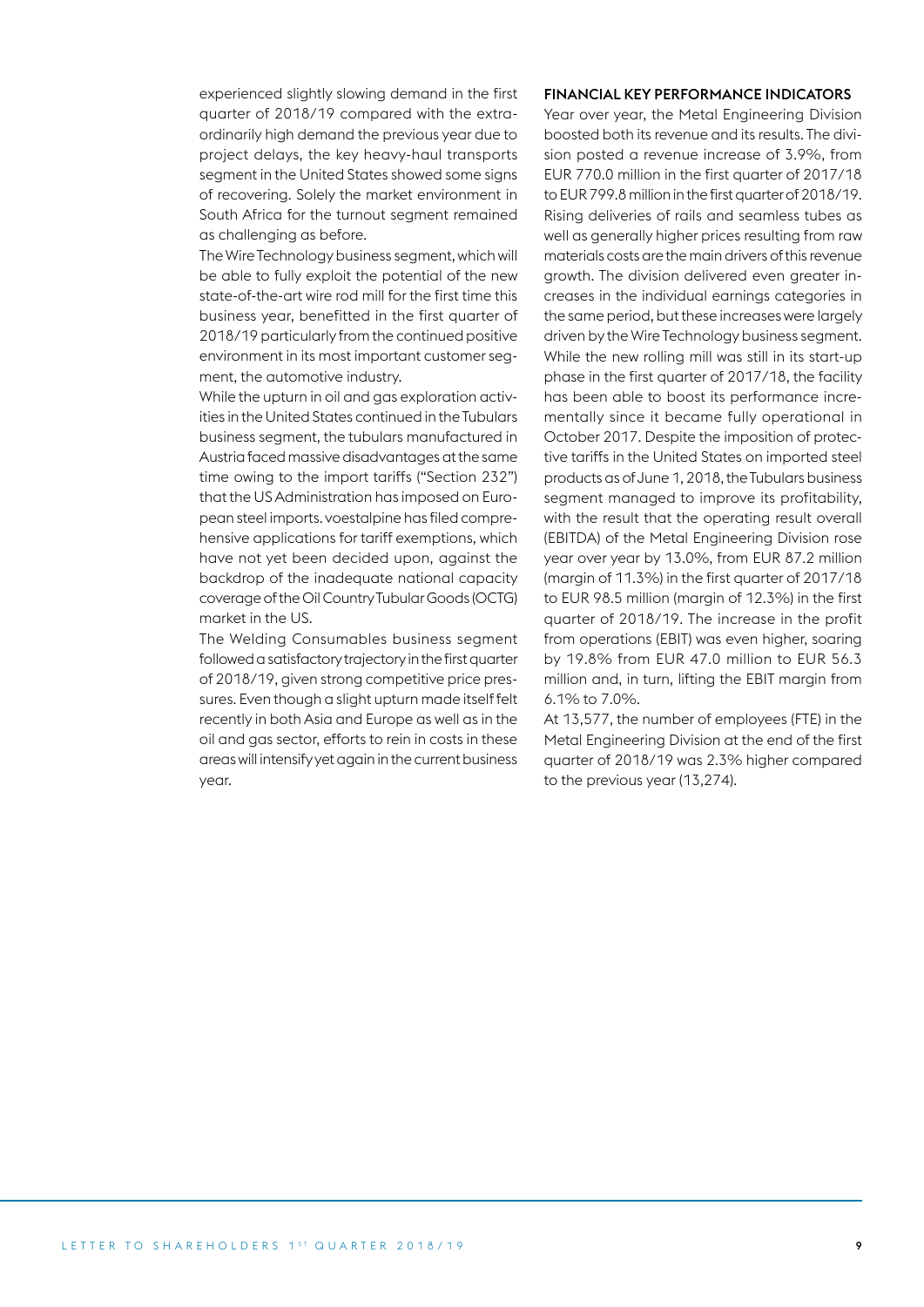## METAL FORMING DIVISION

#### QUARTERLY DEVELOPMENT OF THE METAL FORMING DIVISION

| In millions of euros             | Q12017/18        | Q12018/19        | Change |
|----------------------------------|------------------|------------------|--------|
|                                  | 04/01-06/30/2017 | 04/01-06/30/2018 | in $%$ |
| Revenue                          | 672.7            | 748.0            | 11.2   |
| <b>EBITDA</b>                    | 88.6             | 84.4             | $-4.7$ |
| <b>EBITDA</b> margin             | 13.2%            | 11.3%            |        |
| EBIT                             | 61.3             | 55.7             | $-9.1$ |
| EBIT margin                      | 9.1%             | 7.5%             |        |
| Employees (full-time equivalent) | 11,300           | 11,938           | 5.6    |

### MARKET ENVIRONMENT AND BUSINESS DEVELOPMENT

The Metal Forming Division succeeded in carrying the previous year's solid development over into the new business year. Demand from European automotive manufacturers (the division's most important customer segment) remained high, and vehicle registrations in the European Union in the first six months of 2018 rose by some 3% yet again from the already impressive previous year's level. At voestalpine's sites outside of Europe, the focus in the past few months was on starting up new facilities, some of which will be fully operational before the current business year is out and thus should have an increasingly positive impact on the results of the Automotive Components business segment.

The Tubes & Sections business segment was also embedded in a largely positive market environment in the first quarter of 2018/19. Demand in the utility vehicles and agricultural machinery industry as well as in the construction and construction machinery industry—all of which are important customer segments—which was characterized by rising orders in the past business year remained mainly stable. Regionally speaking, with the exception of Great Britain (which is increasingly losing its economic momentum due to the negative Brexit vote) our European core markets exhibited stable growth. After several years of recession, the Brazilian economy presented a slightly improved environment for the local sites of the Tubes & Sections business segment. The US market, in turn, exhibited merely moderate order activity that remained volatile as well as distortions caused not least by protectionist tariffs. The signs of overheating, which had affected the Precision Strip business segment in the previous year, were replaced at the start of the current business year by "merely" solid order activity on customer's part.

The previous years' positive momentum in the Warehouse & Rack Solutions segment continued at the start of the business year 2018/19 as well. Supported by strong e-commerce demand for high-bay warehouses and storage systems, which remains unabated, full utilization of our production capacities is already assured at least up to the end of the current business year.

#### FINANCIAL KEY PERFORMANCE INDICATORS

The financial indicators of the Metal Forming Division for the first quarter of the business year 2018/19 show a substantial increase in revenue due mainly to the distinctive improvement in the Automotive Components business segment as a result of the continued expansion of its international activities. While the Tubes & Sections business segment also succeeded in lifting its revenue year over year, revenue in the two smaller business segments—Precision Strip and Warehouse & Rack Solutions—dropped slightly in a year-over-year comparison. In sum, the division's revenue rose year over year by 11.2% from EUR 672.7 million in the first quarter of 2017/18 to EUR 748.0 million in the reporting quarter. As far as earnings are concerned, however, the Metal Forming Division posted a slight decline due primarily to the weaker performance of the Tubes & Sections business segment—not least on account of the diminished earnings contribution from the United States as a result of customers' increasingly volatile order activity since protectionist tariffs were introduced. Against this backdrop, the operating result (EBITDA) fell by 4.7% from EUR 88.6 million (margin of 13.2%) in the first quarter of 2017/18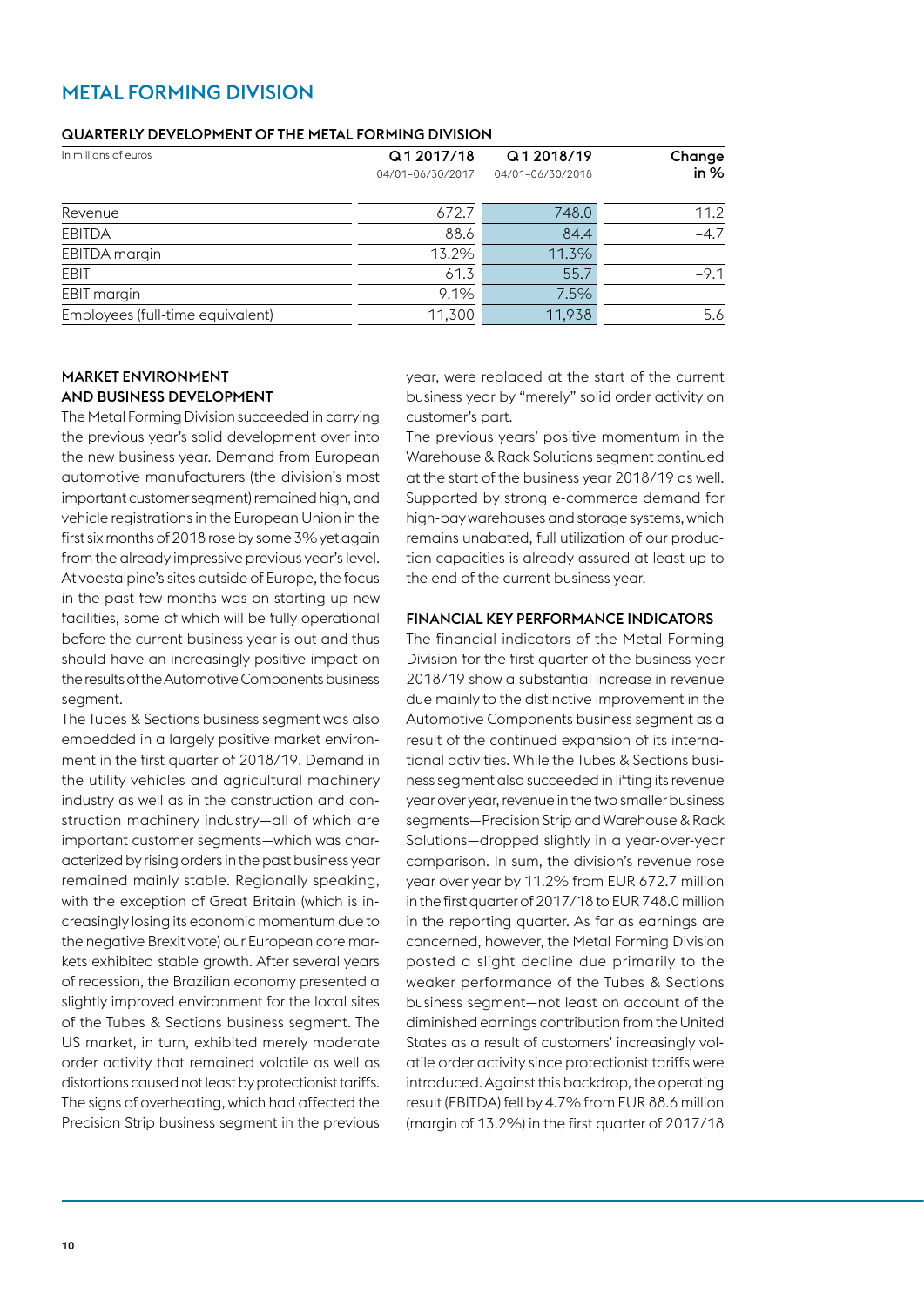to EUR 84.4 million (margin of 11.3%) in the first quarter of 2018/19. The profit from operations (EBIT) fell in the same period by 9.1% from EUR 61.3 million to EUR 55.7 million, causing the EBIT margin to drop from 9.1% to 7.5%.

As of June 30, 2018, the Metal Forming Division had 11,938 employees (FTE). This equals an increase of 5.6% compared with the previous business year's corresponding reporting date (11,300), largely due to the expansion of the non-European sites in the automotive business segment.

## **OUTLOOK**

In just about every industrial sector and the most important economies, the ongoing strength of the economic environment shaped the first quarter of the business year 2018/19. Nothing should change in this regard in the second quarter either, aside from the usual seasonal effects of summer and the impact on both revenue and results of the blast furnace repairs that are taking place during this period and have already been addressed repeatedly. Instead, considered from our

current position, the growth momentum looks so stable in terms of both breadth and intensity that it seems realistic to assume that the favorable economic climate will continue across the board in the fall, i.e. up until the end of the calendar year 2018. At this time, the protectionist global trade measures of the United States and/or the corresponding retaliatory actions of other countries pose the greatest potential threat to this development.

Besides possible negative effects of these increasing political uncertainties that are still difficult to quantify, both EBITDA and EBIT of the voestalpine Group for the business year 2018/19 on the whole should equate more or less to the previous year's levels. This again on the assumption that all such effects and impact on results due to the current general overhaul of major facilities can be offset by and large through positive effects resulting from improvements in the economic climate of individual sectors (railway infrastructure, oil and natural gas sector) as well as the successful start-up of new major facilities.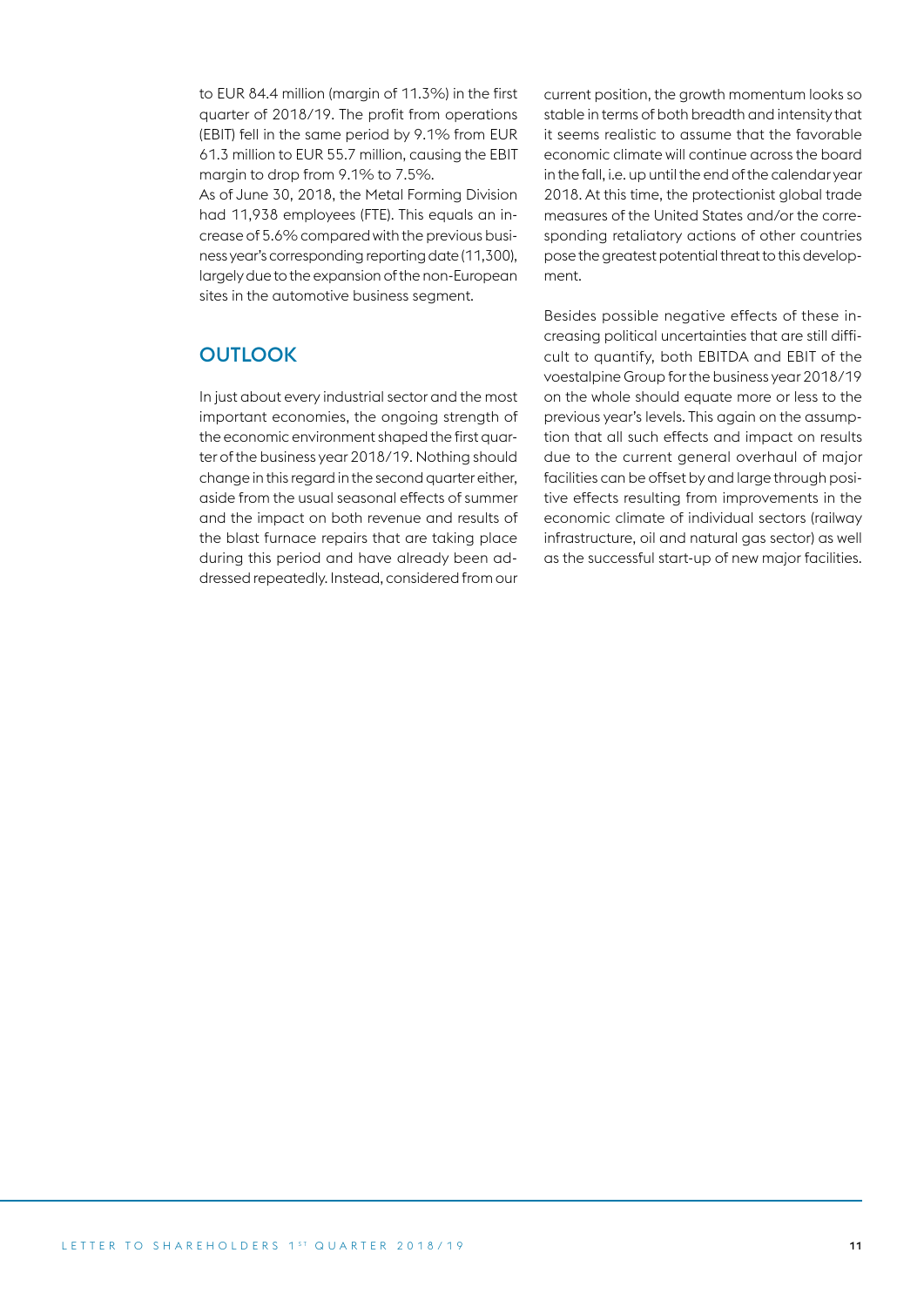# voestalpine AG CONDENSED INTERIM CONSOLIDATED FINANCIAL STATEMENTS AS OF 06/30/2018

In accordance with International Financial Reporting Standards (IFRS). This report is a translation of the original report in German, which is solely valid.

## CONSOLIDATED STATEMENT OF FINANCIAL POSITION

|                                                                        | 03/31/2018 | 06/30/2018           |
|------------------------------------------------------------------------|------------|----------------------|
| A. Non-current assets                                                  |            |                      |
| Property, plant and equipment                                          | 6,282.1    | 6,342.2              |
| Goodwill                                                               | 1,545.9    | 1,547.4              |
| Other intangible assets                                                | 396.0      | 392.7                |
| Investments in entities consolidated according to<br>the equity method | 118.5      | 122.1                |
| Other financial assets                                                 | 51.1       | 50.2                 |
| Deferred tax assets                                                    | 196.1      | 206.6                |
|                                                                        | 8,589.7    | 8,661.2              |
| <b>B. Current assets</b>                                               |            |                      |
| Inventories                                                            | 3,998.4    | 3,990.5              |
| Trade and other receivables                                            | 1,773.0    | 1,925.3              |
| Other financial assets                                                 | 388.1      | 366.8                |
| Cash and cash equivalents                                              | 705.8      | 298.0                |
|                                                                        | 6,865.3    | 6,580.6              |
|                                                                        |            |                      |
| <b>Total assets</b>                                                    | 15,455.0   | 15,241.8             |
|                                                                        |            | In millions of euros |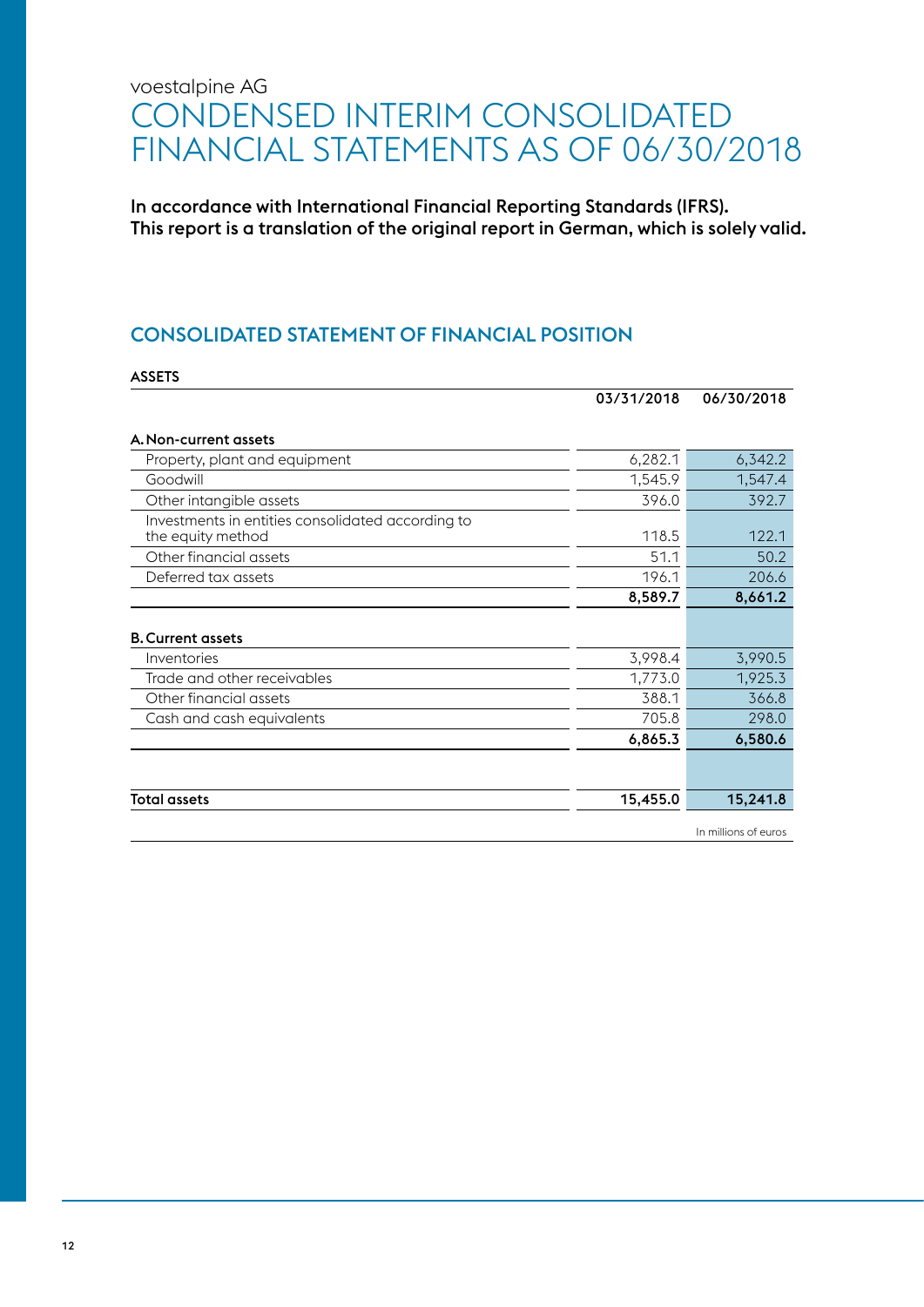## EQUITY AND LIABILITIES

|                                                     | 03/31/2018 | 06/30/2018           |
|-----------------------------------------------------|------------|----------------------|
| A. Equity                                           |            |                      |
| Share capital                                       | 320.3      | 320.3                |
| Capital reserves                                    | 609.6      | 605.7                |
| Hybrid capital                                      | 497.9      | 497.9                |
| Retained earnings and other reserves                | 4,957.9    | 5,170.4              |
| Equity attributable to equity holders of the parent | 6,385.7    | 6,594.3              |
| Non-controlling interests                           | 168.6      | 169.0                |
|                                                     | 6,554.3    | 6,763.3              |
| <b>B. Non-current liabilities</b>                   |            |                      |
| Pensions and other employee obligations             | 1,171.7    | 1,170.7              |
| Provisions                                          | 76.6       | 76.1                 |
| Deferred tax liabilities                            | 107.6      | 109.8                |
| <b>Financial liabilities</b>                        | 2,783.6    | 2,564.5              |
|                                                     | 4,139.5    | 3,921.1              |
| <b>C. Current liabilities</b>                       |            |                      |
| Provisions                                          | 615.2      | 560.9                |
| <b>Tax liabilities</b>                              | 183.4      | 235.7                |
| <b>Financial liabilities</b>                        | 1,315.5    | 1,426.5              |
| Trade and other payables                            | 2,647.1    | 2,334.3              |
|                                                     | 4,761.2    | 4,557.4              |
|                                                     |            |                      |
| <b>Total equity and liabilities</b>                 | 15,455.0   | 15,241.8             |
|                                                     |            | In millions of euros |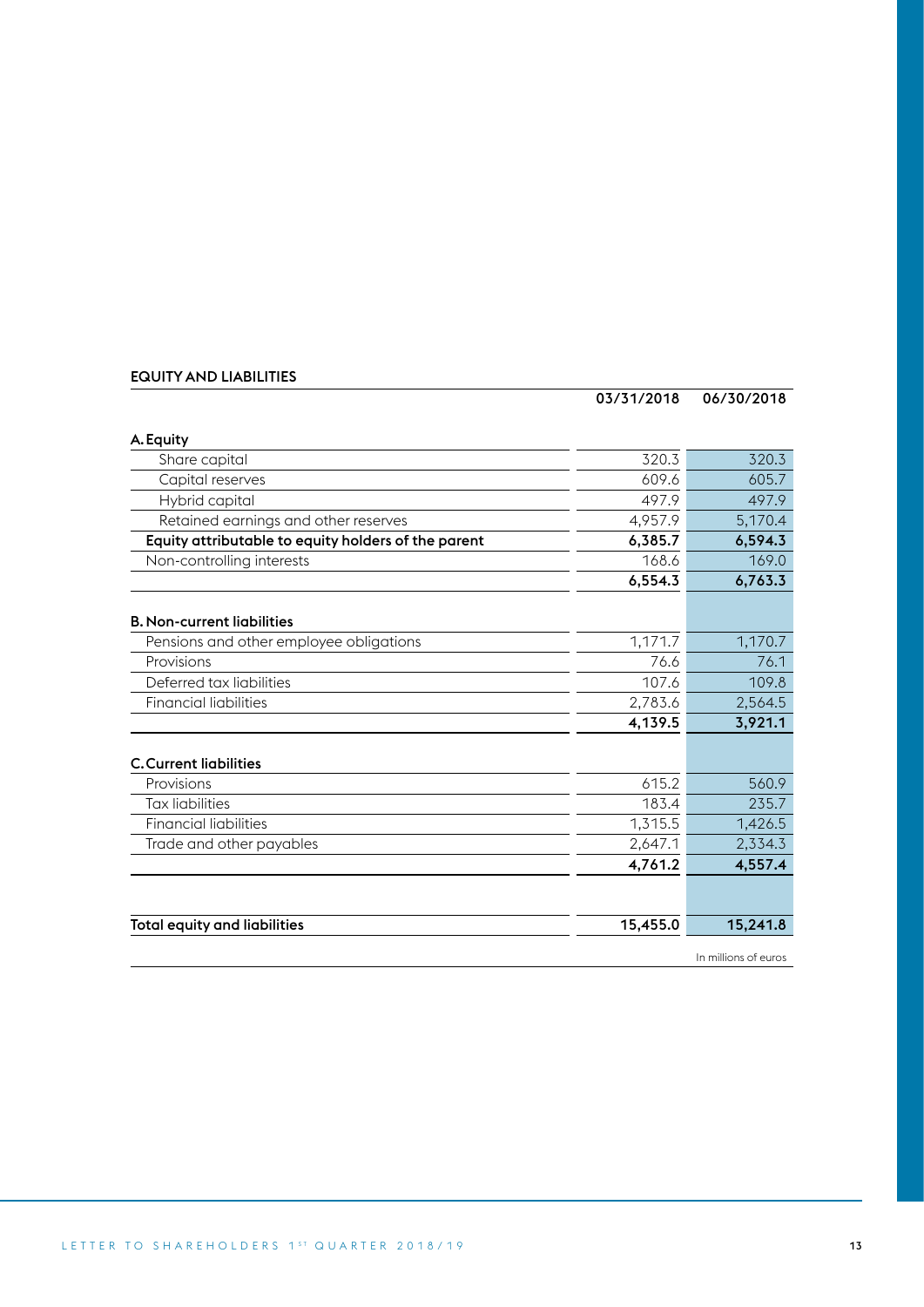## CONSOLIDATED STATEMENT OF CASH FLOWS

|                                                                            | $04/01 -$<br>06/30/2017 | $04/01 -$<br>06/30/2018 |
|----------------------------------------------------------------------------|-------------------------|-------------------------|
| <b>Operating activities</b>                                                |                         |                         |
| Profit after tax                                                           | 218.4                   | 224.4                   |
| Non-cash expenses and income                                               | 195.1                   | 144.7                   |
| Change in inventories                                                      | $-205.0$                | $-87.7$                 |
| Change in receivables and liabilities                                      | $-185.6$                | $-281.8$                |
| Change in provisions                                                       | $-2.2$                  | $-2.6$                  |
| Changes in working capital                                                 | $-392.8$                | $-372.1$                |
| Cash flow from operating activities                                        | 20.7                    | $-3.0$                  |
| <b>Investing activities</b>                                                |                         |                         |
| Additions to other intangible assets, property,                            |                         |                         |
| plant and equipment                                                        | $-217.9$                | $-299.4$                |
| Income from disposals of assets                                            | 5.6                     | 2.1                     |
| Cash flow from the acquisition of control of subsidiaries                  |                         | 5.9                     |
| Additions to/divestments of other financial assets                         | 7.5                     | 20.8                    |
| Cash flow from investing activities                                        | $-204.8$                | $-270.6$                |
| <b>Financing activities</b>                                                |                         |                         |
| Dividends paid/capital increase non-controlling interests                  | $-8.2$                  | $-5.9$                  |
| Increase in long-term financial liabilities                                | 246.8                   | 2.5                     |
| Repayment of long-term financial liabilities                               | $-77.3$                 | $-299.8$                |
| Repayment of long-term finance lease liabilities                           | $-1.1$                  | $-1.1$                  |
| Change in current financial liabilities and<br>other financial liabilities | $-30.5$                 | 171.3                   |
| Cash flow from financing activities                                        | 129.7                   | $-133.0$                |
|                                                                            |                         |                         |
| Net decrease/increase in cash and cash equivalents                         | $-54.4$                 | $-406.6$                |
| Cash and cash equivalents, beginning of year                               | 503.3                   | 705.8                   |
| Net exchange differences                                                   | 19.0                    | $-1.2$                  |
| Cash and cash equivalents, end of year                                     | 467.9                   | 298.0                   |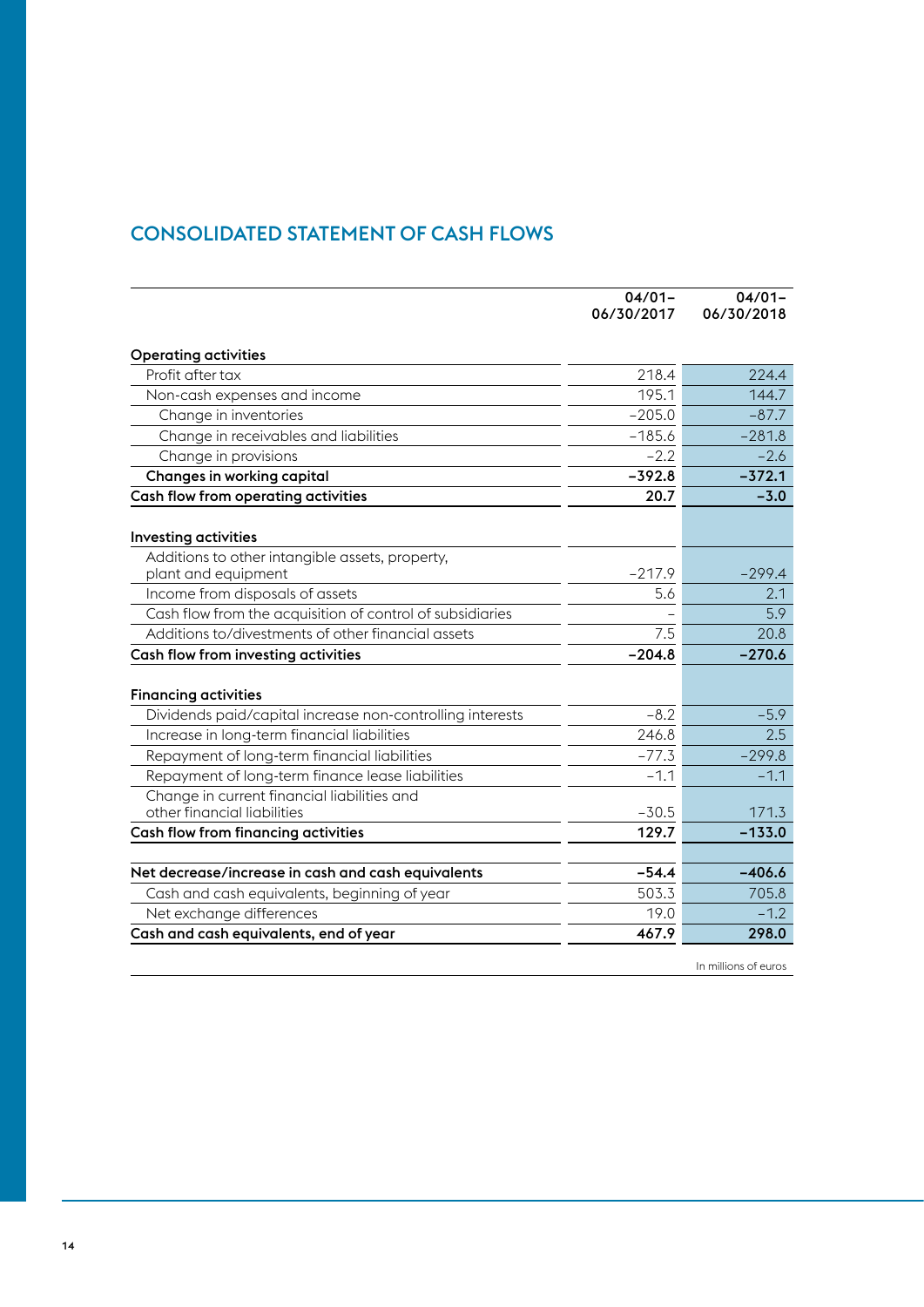## CONSOLIDATED STATEMENT OF COMPREHENSIVE INCOME

|                                                                            | $04/01 -$<br>06/30/2017 | $04/01 -$<br>06/30/2018 |
|----------------------------------------------------------------------------|-------------------------|-------------------------|
| Revenue                                                                    | 3,251.5                 | 3,469.0                 |
| Cost of sales                                                              | $-2,467.5$              | $-2,676.7$              |
| <b>Gross profit</b>                                                        | 784.0                   | 792.3                   |
| Other operating income                                                     | 128.8                   | 139.8                   |
| Distribution costs                                                         | $-291.3$                | $-301.9$                |
| Administrative expenses                                                    | $-158.4$                | $-170.8$                |
| Other operating expenses                                                   | $-140.7$                | $-143.2$                |
| Share of profit of entities consolidated according to<br>the equity method | 6.4                     | 7.6                     |
| EBIT                                                                       | 328.8                   | 323.8                   |
|                                                                            |                         |                         |
| Finance income                                                             | 10.2                    | 13.3                    |
| Finance costs                                                              | $-46.6$                 | $-42.8$                 |
| Profit before tax                                                          | 292.4                   | 294.3                   |
| Tax expense                                                                | $-74.0$                 | $-69.9$                 |
| Profit after tax                                                           | 218.4                   | 224.4                   |
|                                                                            |                         |                         |
| Attributable to:                                                           |                         |                         |
| Equity holders of the parent                                               | 207.4                   | 213.9                   |
| Non-controlling interests                                                  | 5.4                     | 4.9                     |
| Share planned for hybrid capital owners                                    | 5.6                     | 5.6                     |
|                                                                            |                         |                         |
| Basic and diluted earnings per share (euros)                               | 1.18                    | 1.21                    |

#### CONSOLIDATED INCOME STATEMENT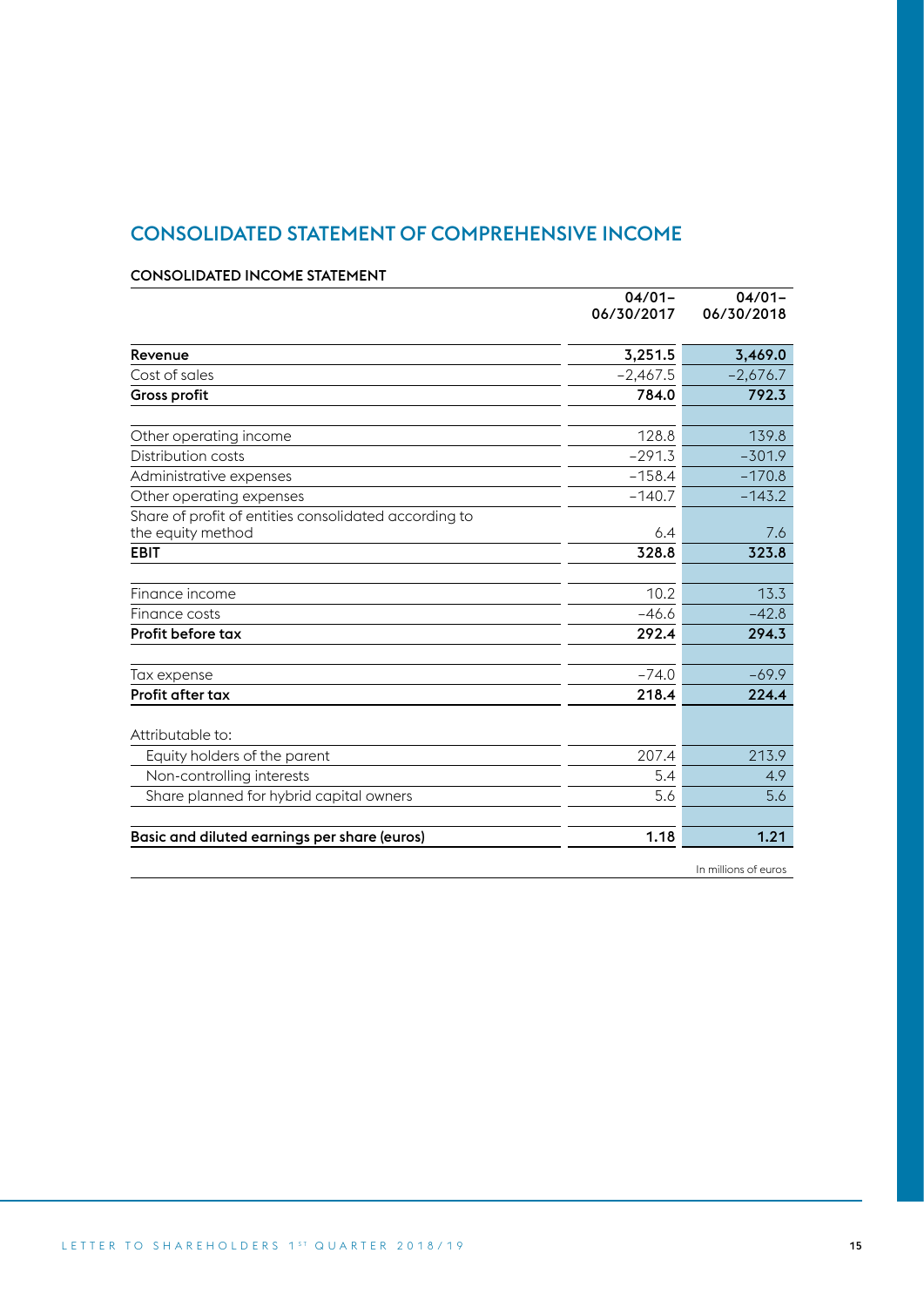## CONSOLIDATED STATEMENT OF COMPREHENSIVE INCOME

### CONSOLIDATED OTHER COMPREHENSIVE INCOME

|                                                                                                                 | $04/01 -$<br>06/30/2017 | $04/01 -$<br>06/30/2018 |
|-----------------------------------------------------------------------------------------------------------------|-------------------------|-------------------------|
|                                                                                                                 |                         |                         |
| <b>Profit after tax</b>                                                                                         | 218.4                   | 224.4                   |
|                                                                                                                 |                         |                         |
| Items of other comprehensive income that will be<br>reclassified subsequently to profit or loss                 |                         |                         |
| Cash flow hedges                                                                                                | $-11.0$                 | $-2.0$                  |
| Currency translation                                                                                            | $-63.0$                 | 4.1                     |
| Share of result of entities consolidated according to<br>the equity method                                      | $-1.6$                  | 0.1                     |
| Subtotal of items of other comprehensive income<br>that will be reclassified subsequently to profit or loss     | $-75.6$                 | 2.2                     |
| Items of other comprehensive income<br>that will not be reclassified subsequently to profit or loss             |                         |                         |
| Actuarial gains/losses                                                                                          | 27.8                    | $-2.3$                  |
| Subtotal of items of other comprehensive income<br>that will not be reclassified subsequently to profit or loss | 27.8                    | $-2.3$                  |
| Other comprehensive income for the period, net of income tax                                                    | $-47.8$                 | $-0.1$                  |
| Total comprehensive income for the period                                                                       | 170.6                   | 224.3                   |
|                                                                                                                 |                         |                         |
| Attributable to:                                                                                                |                         |                         |
| Equity holders of the parent                                                                                    | 162.3                   | 214.5                   |
| Non-controlling interests                                                                                       | 2.7                     | 4.2                     |
| Share planned for hybrid capital owners                                                                         | 5.6                     | 5.6                     |
| Total comprehensive income for the period                                                                       | 170.6                   | 224.3                   |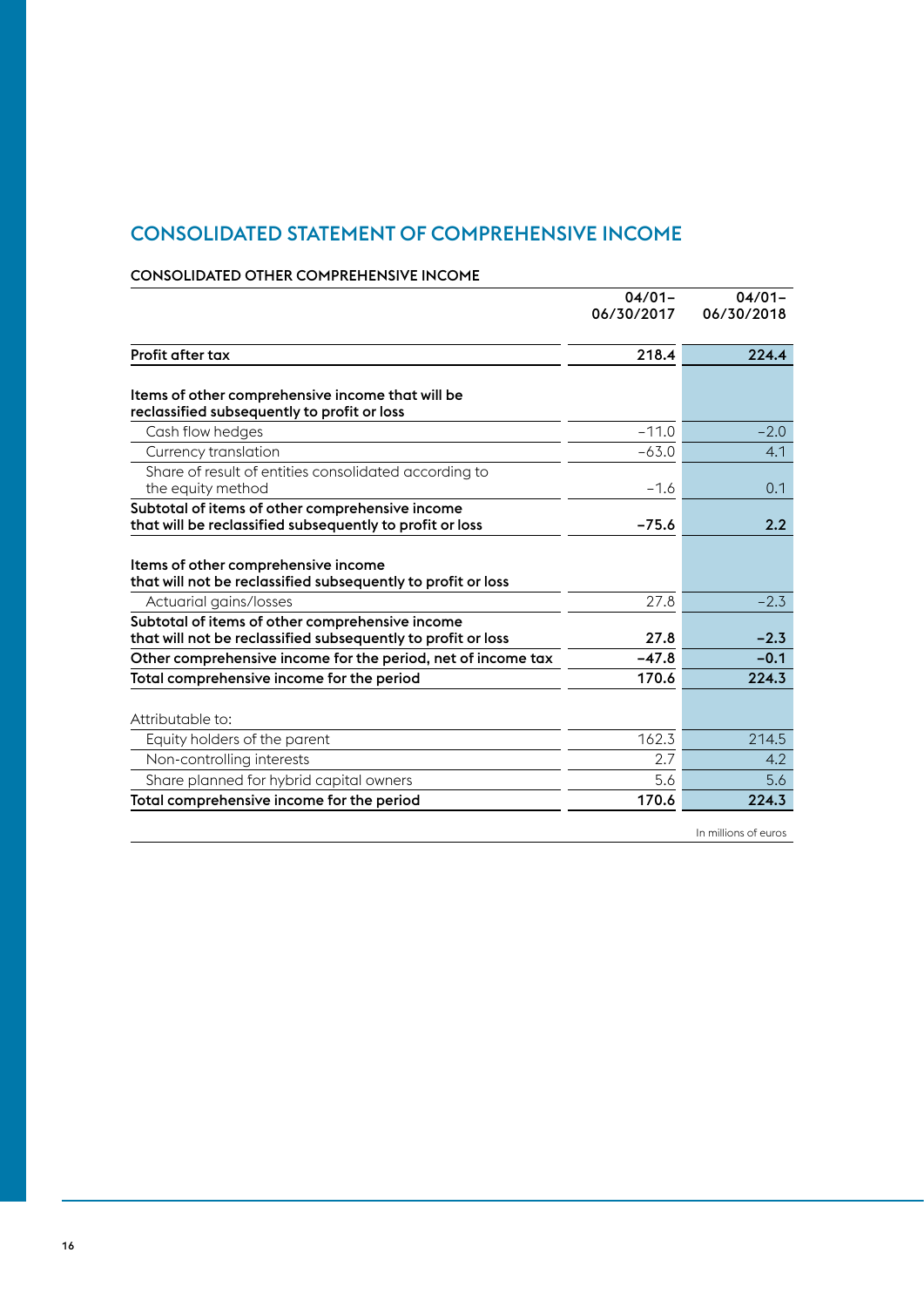## CONSOLIDATED STATEMENT OF CHANGES IN EQUITY

|                                                            | Q12017/18 |                                  |         | Q12018/19 |                                         |         |
|------------------------------------------------------------|-----------|----------------------------------|---------|-----------|-----------------------------------------|---------|
|                                                            | Group     | Non-<br>controlling<br>interests | Total   | Group     | Non-<br>controlling<br><b>interests</b> | Total   |
| <b>Equity as of March 31</b>                               | 5,892.1   | 168.2                            | 6,060.3 | 6,385.7   | 168.6                                   | 6,554.3 |
| Adjustment -<br>initial application IFRS 15                |           |                                  |         | $-7.4$    |                                         | $-7.4$  |
| Equity as of April 1, adjusted                             |           |                                  |         | 6,378.3   | 168.6                                   | 6,546.9 |
| Total comprehensive income<br>for the period               | 167.9     | 2.7                              | 170.6   | 220.1     | 4.2                                     | 224.3   |
| Dividends to shareholders                                  |           | $-10.8$                          | $-10.8$ |           | $-5.9$                                  | $-5.9$  |
| Tax effect from transactions<br>with hybrid capital owners | 1.9       |                                  | 1.9     | 1.9       |                                         | 1.9     |
| Share-based payment                                        | $-0.2$    |                                  | $-0.2$  | $-3.9$    |                                         | $-3.9$  |
| Other changes                                              | $-1.1$    | 0.1                              | $-1.0$  | $-2.1$    | 2.1                                     |         |
| Equity as of June 30                                       | 6,060.6   | 160.2                            | 6,220.8 | 6,594.3   | 169.0                                   | 6,763.3 |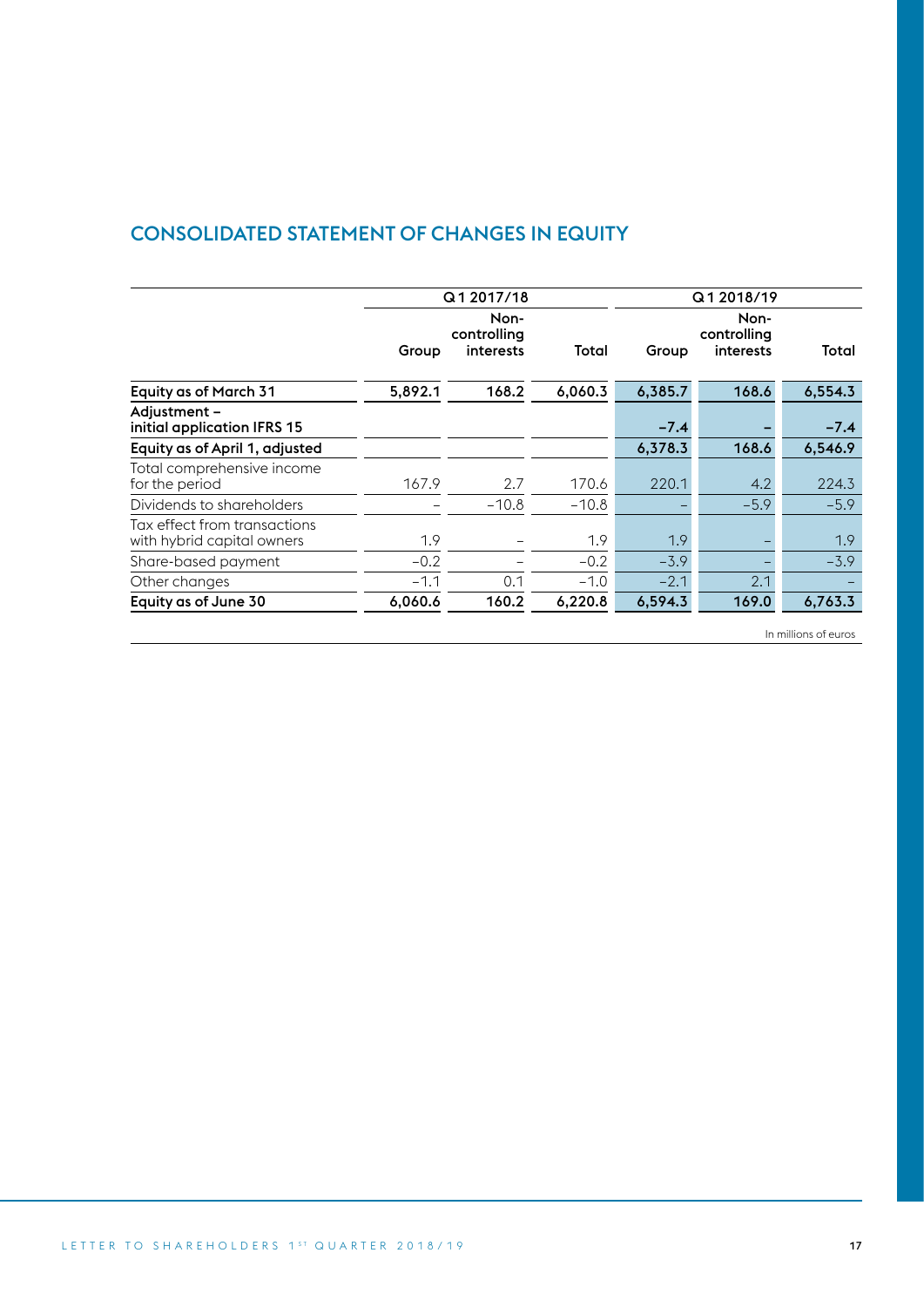# voestalpine AG SELECTED EXPLANATORY NOTES

The accounting policies are principally unchanged from the Consolidated Financial Statements for the business year 2017/18, with the exception of IFRS 9 and IFRS 15. The initial application of IFRS 9 as of April 1, 2018, does not have any material effects. IFRS 15 was applied in modified retrospective manner as of April 1, 2018; the previous year's figures were not adjusted therefore. The changes in the Consolidated Statement of Cash Flows concern the figures that were adjusted as of April 1, 2018, pursuant to IFRS 15. For further details, please see the Consolidated Financial Statements 2017/18.

## CHANGES IN THE SCOPE OF CONSOLIDATED FINANCIAL STATEMENTS

The changes made in the scope of Consolidated Financial Statements during the first quarter of the business year 2018/19 were as follows:

|                                | Full<br>consolidation | Equity<br>method |
|--------------------------------|-----------------------|------------------|
| As of April 1, 2018            | 280                   | 9                |
| Acquisitions                   |                       |                  |
| Change in consolidation method |                       |                  |
| Additions                      | 2                     |                  |
| <b>Disposals</b>               |                       |                  |
| Reorganizations                |                       |                  |
| Divestments or disposals       |                       |                  |
| As of June 30, 2018            | 282                   | 9                |
| Of which foreign companies     | 224                   | 4                |
|                                |                       |                  |

The following entities are being included in the Interim Consolidated Financial Statements for the first time in the first quarter of the business year 2018/19:

| Name of entity            | Interest in % |
|---------------------------|---------------|
| <b>Full consolidation</b> |               |
|                           |               |

| voestalpine HR Services GmbH | 100.000% |
|------------------------------|----------|
| VOEST-ALPINE TUBULAR CORP.   | 100.000% |

The additions to the scope of Consolidated Financial Statements of fully consolidated entities include the consolidation of two entities not previously included in the scope of the Consolidated Financial Statements.

## NOTES ON THE CONSOLIDATED STATEMENT OF FINANCIAL POSITION

The slightly negative performance of the pension fund during the current business year resulted in an actuarial loss recognized in the other comprehensive income.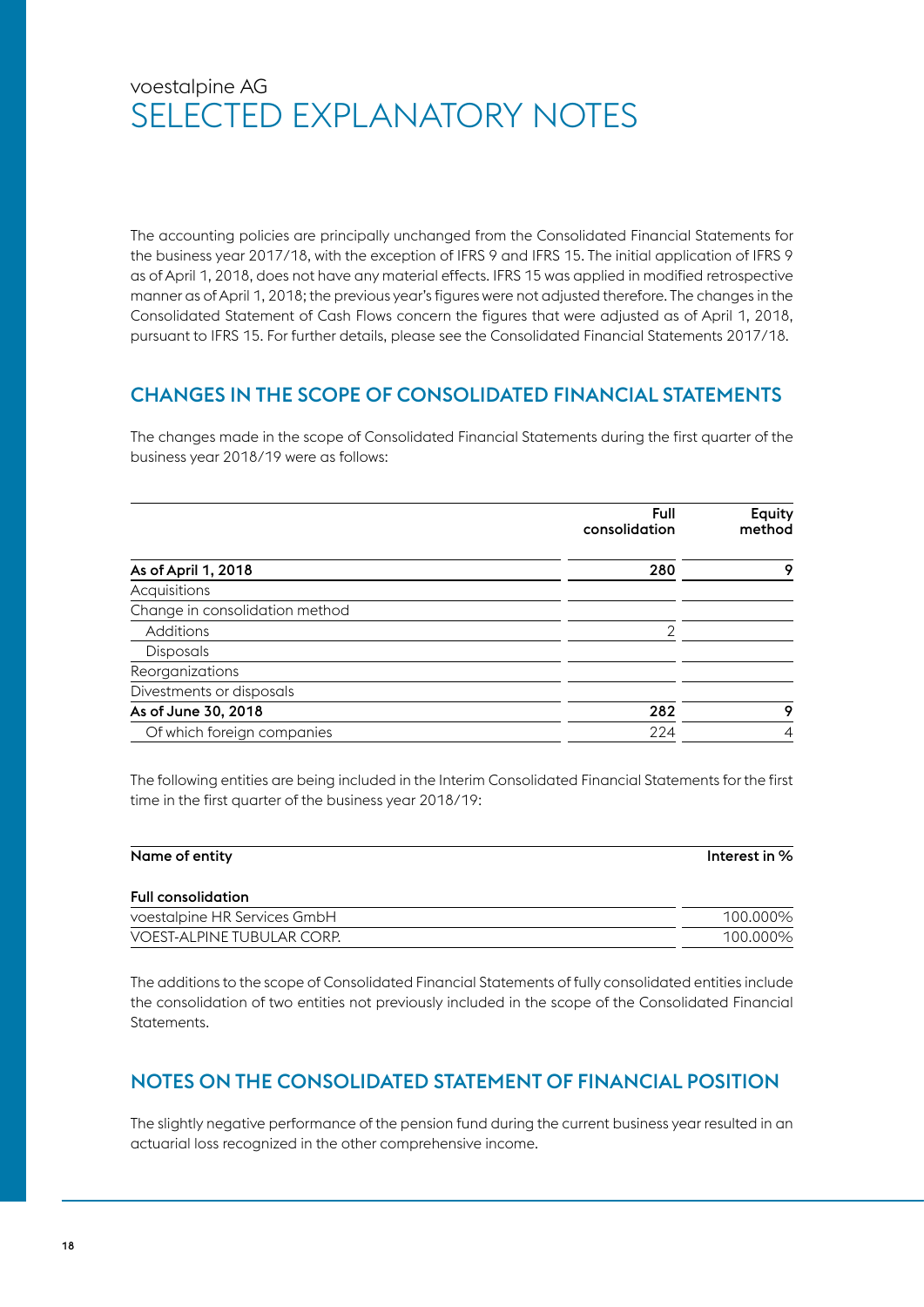Imprint

Owner and media proprietor: voestalpine AG, voestalpine-Strasse 1, 4020 Linz Senior editor and editorial staff: voestalpine AG, Investor Relations T. +43/50304/15-9949, F. +43/50304/55-5581, IR@voestalpine.com, www.voestalpine.com Design and implementation: gugler\* brand & digital, 3100 St.Pölten

The use of automated calculation systems may result in rounding differences.